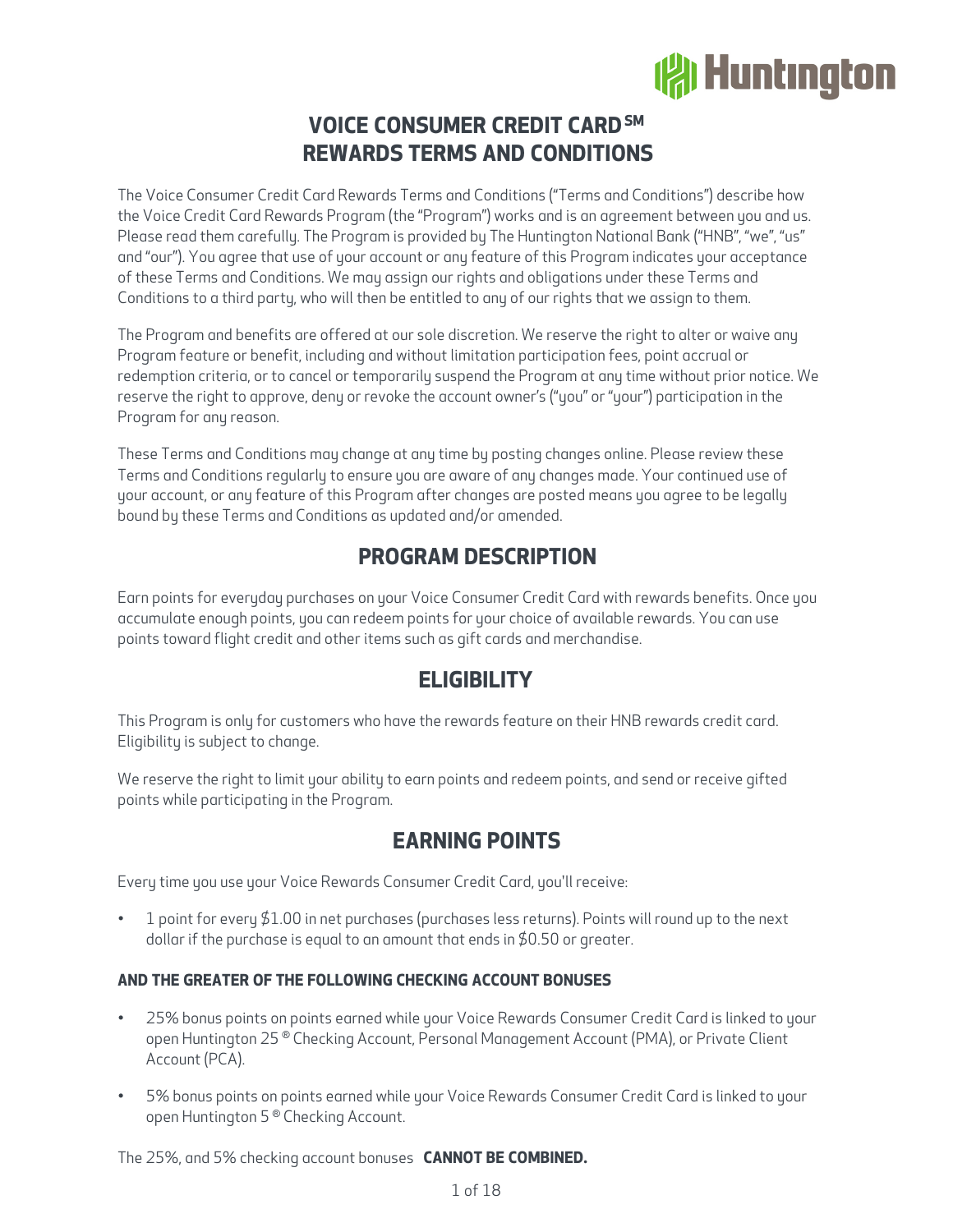It may take up to 10 days to link your qualifying Huntington checking account with your Voice Rewards Consumer Credit Card after you open them. After your accounts are linked, the bonus is calculated on the single points earned for each transaction and is not calculated on any bonus points earned in the 3X Rewards category. The bonus points will be added to your points total and will be reflected on your credit card statement each month.

You can choose one of our predefined categories for which you would like to earn 3X Rewards each quarter, which means you will earn 3 points for every dollar spent within the chosen category, up to \$2,000 in spend or 6,000 points per quarter. You may change the category within the first 30-days of opening a new account and again prior to the start of each quarter for the next quarter. You may select your 3X Rewards category by signing into your retail online banking account via [www.huntington.com.](https://www.huntington.com)  Merchants who accept Mastercard credit cards are assigned a merchant code which is determined by the merchant or its processor in accordance with Mastercard procedures based on the kinds of products and services they primarily sell.

We group similar merchant codes into categories for purposes of making rewards offers to you. We make every effort to include all relevant merchant codes in our rewards categories. However, even though a merchant or some of the items that it sells may appear to fit within a rewards category, the merchant may not have a merchant code that falls within that category. Therefore, purchases with that merchant will not qualify for the stated rewards offer on category purchases. Purchases submitted by you or the merchant through third-party payment accounts (e.g. PayPal), mobile or wireless card readers, online or mobile digital wallets, or similar technology (collectively, "Technology") will not qualify in a rewards category if the Technology is not set up to process the purchase in the rewards category.

3X rewards points will be calculated by multiplying the single points earned on a transaction by 2 (not including any checking account bonus points), then adding the single points (not including any checking account bonus points) and the additional points together for 3X points. For example, if a customer makes a purchase for \$24.57 in their 3X reward category, the customer would earn (i) 25 single points (\$24.57 x 1 rounded up) plus (ii) 50 additional points (25 single points x 2), for a total of 75 3X reward points for the purchase.

When you open your account, you may select a 3X Rewards category during the application process. If you do not select a 3X Rewards category, you will be assigned a category. In addition, you can change your 3X Rewards category preference once within the first 30 days from account open date by accessing the rewards website through Huntington.com or by calling HNB customer service (800) 340-4165. After the first 30 days, you can change your 3X Rewards category at any time up to 11:59 pm EST of the last day of the current quarter, but please note that the change will only take effect once the next quarter begins. If you do not change your 3X Rewards category, then it will remain the same.

Each quarter begins on the following dates:

- 1st Quarter January 1st
- 2nd Quarter April 1st
- 3rd Quarter July 1st
- 4th Quarter October 1st

From time to time, we may offer additional / "bonus" points in connection with other bank products. These additional / "bonus" points will be governed under these Terms and Conditions, as well as any additional terms disclosed with the product connected with the offering.

# **RESTRICTIONS ON POINT EARNING**

There is not a maximum number of non-3X Rewards category points you can earn.

The maximum number of 3X Rewards points you can earn per quarter is 6,000 points (or \$2,000 in spend).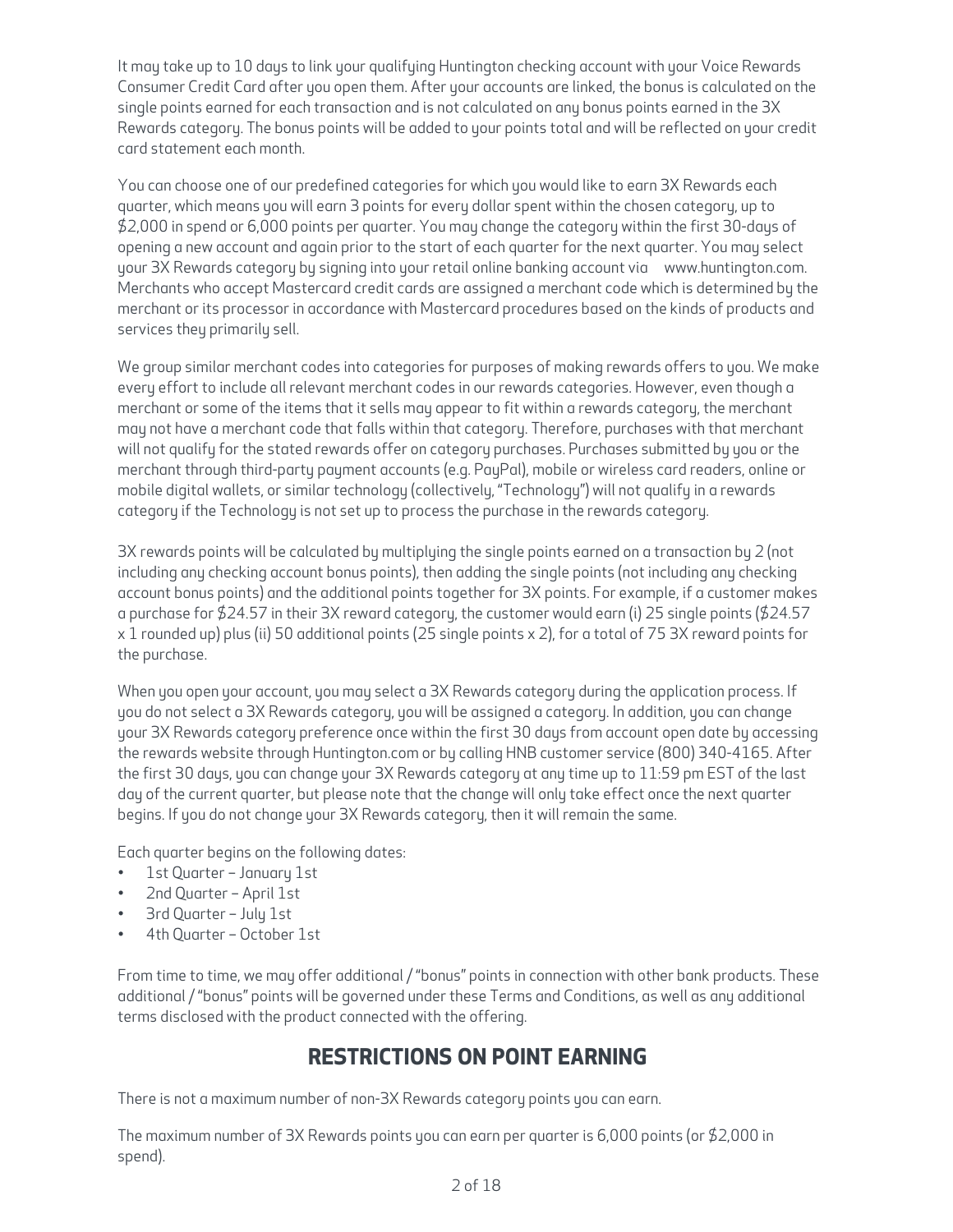Cash advances, fees, balance transfers, balance transfer checks and/or cash advance checks, overdraft protection, casino gaming chips, wire transfers, off-track wagers, lottery tickets, bets or wagers transmitted over the Internet or any other items considered as "quasi-cash" do not earn points.

# **POINT EXPIRATION, LOSS OF POINTS**

Except as otherwise provided below, if your account is in good standing (i) you will be able to earn and redeem points and (ii) your points will not expire. Your account will not be in good standing if any of the following apply:

- 1. Your account is closed for any reason (either by you or us), and/or
- 2. There is any fraud or abuse related to the accrual of points on your account.

You may not redeem points if your account is 60 days or more delinquent. Points will remain available for redemption when the account is brought current and otherwise is in good standing.

Points earned as part of a promotional program may expire. We will disclose the expiration date to you as part of the promotion.

If you wish to close your account, you must redeem your points, prior to closing the account.

# **POINT REDEMPTION**

As the account holder, you can log into [www.huntington.com](https://www.huntington.com) to review your rewards account and redeem points for certain rewards. In addition, you can call HNB customer service (800) 340-4165 24 hours a day, 7 days a week.

Points are redeemed on a first in, first out basis.

Certain restrictions apply to rewards and some have limited availability.

Terms and Conditions of each reward are set forth in Program communications and/or on the certificates and gift cards. Suppliers participating in the Program are subject to change.

Unless specifically noted, redeemed rewards are not refundable, exchangeable, replaceable, redeemable or transferable for cash, credit, other rewards or points under any circumstances.

By redeeming rewards, you release us and our parent, subsidiaries, affiliates and service providers from any and all liability regarding the redemption or use of rewards or other participation in the Program.

Rewards must be redeemed in accordance with Program communications. We and participating suppliers are not responsible for replacing lost, stolen or mutilated certificates, tickets or gift cards.

We reserve the right to modify or cancel any reward at any time.

We will ship rewards to the address entered at the time of redemption. We cannot ship rewards to P.O., APO or FPO boxes or to street addresses outside of the United States.

You may be required to provide a payment card to pay for shipping and handling fees for any expedited/insured shipping that you request. Expedited/insured shipping may not be available on some items.

Authorized users can earn points at the same rate as the primary cardholder. The points will be added to the account owner's reward balance, but authorized users are not permitted to redeem points.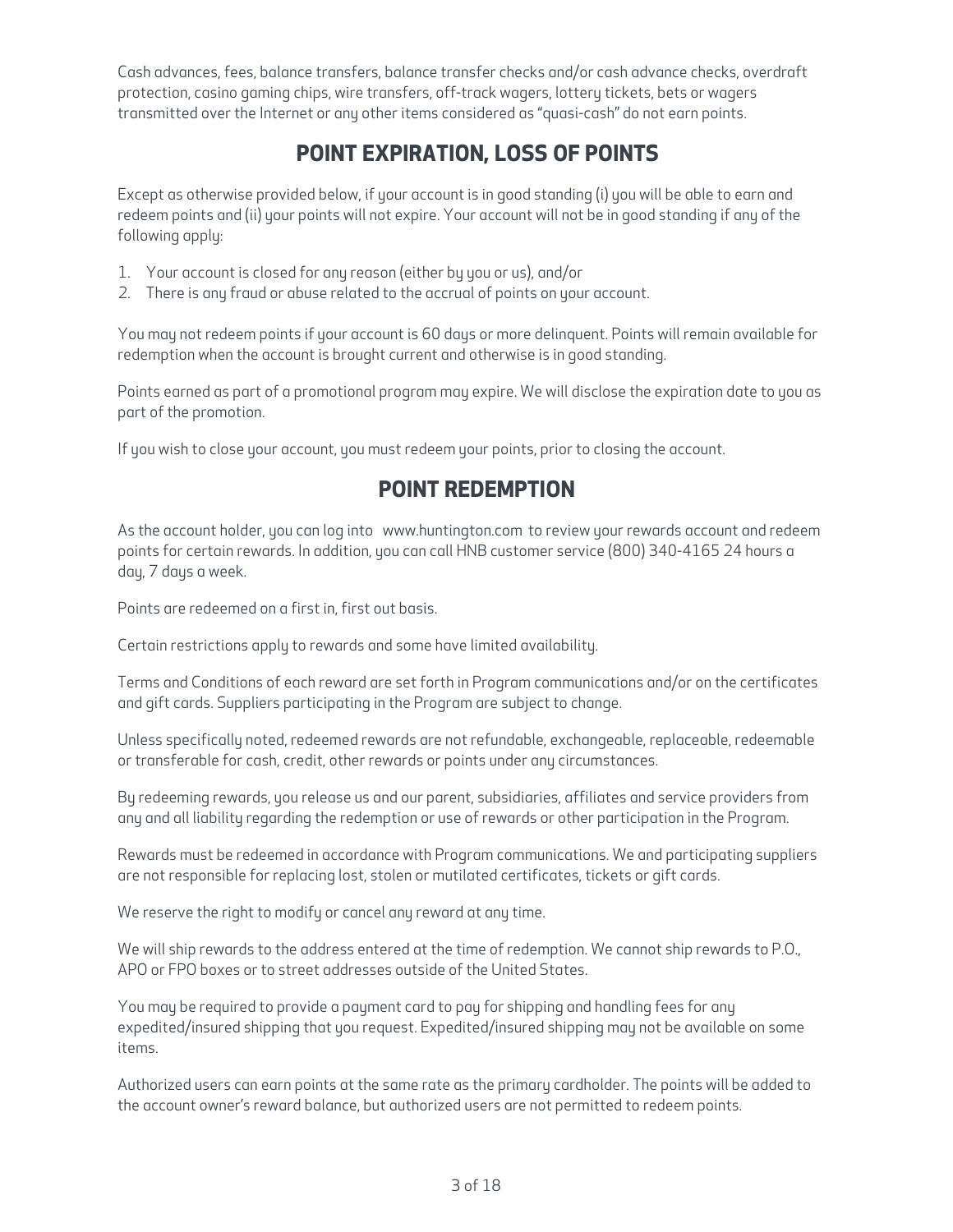The minimum redemption level for the Program in general is currently 2,500 points, but is subject to change. The minimum redemption level for certain items may be higher as provided in the Program communications.

You may redeem eligible non-travel rewards using a combination of points and a payment card. You must first use your full available points balance for the redemption. For non-Apple ® merchandise, you must use points for at least 75% of the redeemable amount of the item. For Apple ® merchandise, you must redeem rewards for at least 20% of the redeemable amount of the item.

# **POINT TRANSFER**

Points earned in your Voice Consumer Credit Card account may be gifted to another Voice Consumer Credit Card rewards account, subject to any minimum point thresholds and other parameters that we establish from time to time in the Program communications.

The redeeming/sending cardholder's account must be in good standing and capable of redeeming their points in order to gift points to another account.

The recipient's account must be in good standing and able to earn points in order to receive the gift.

The redeeming cardholder must enter the email address of the recipient. This must be the email address that we have on file for the destination account.

Points are not transferable to or from any other rewards program.

# **MERCHANDISE**

## **Merchant Terms and Conditions**

You are subject to any additional terms and conditions provided by participating merchants, which control in the event of any inconsistency with these Terms and Conditions.

## **Return Policies and Process**

All merchandise returns and exchanges must be initiated by contacting an awards representative at **keturn Policies an**<br>All merchandise re<br>(800) 340-4165.

Merchandise prices include shipping, handling and taxes. Shipping and handling prices are determined at the time of selection and vary based on the ship to address and the items in your purchase.

Except as otherwise provided, new, unopened merchandise returned within 30 days of shipment can be returned for either a replacement item or a refund of points. If you've received an incorrect or defective item, you can choose to receive the correct functioning merchandise or a full refund of your points including shipping and handling.

There are some exceptions when returns are not allowed:

- Hazardous items that are gas-powered or contain flammable liquids.
- Computer laptops and desktops more than 14 days after delivery.
- Any product missing the serial number or UPC.
- Gourmet gift baskets.

Also, items that are opened, used or shipped more than 30 days ago may not be eligible for an exchange or refund.

Please contact an awards representative at (800) 340-4165 before returning any item that has been opened, used or shipped more than 30 days ago.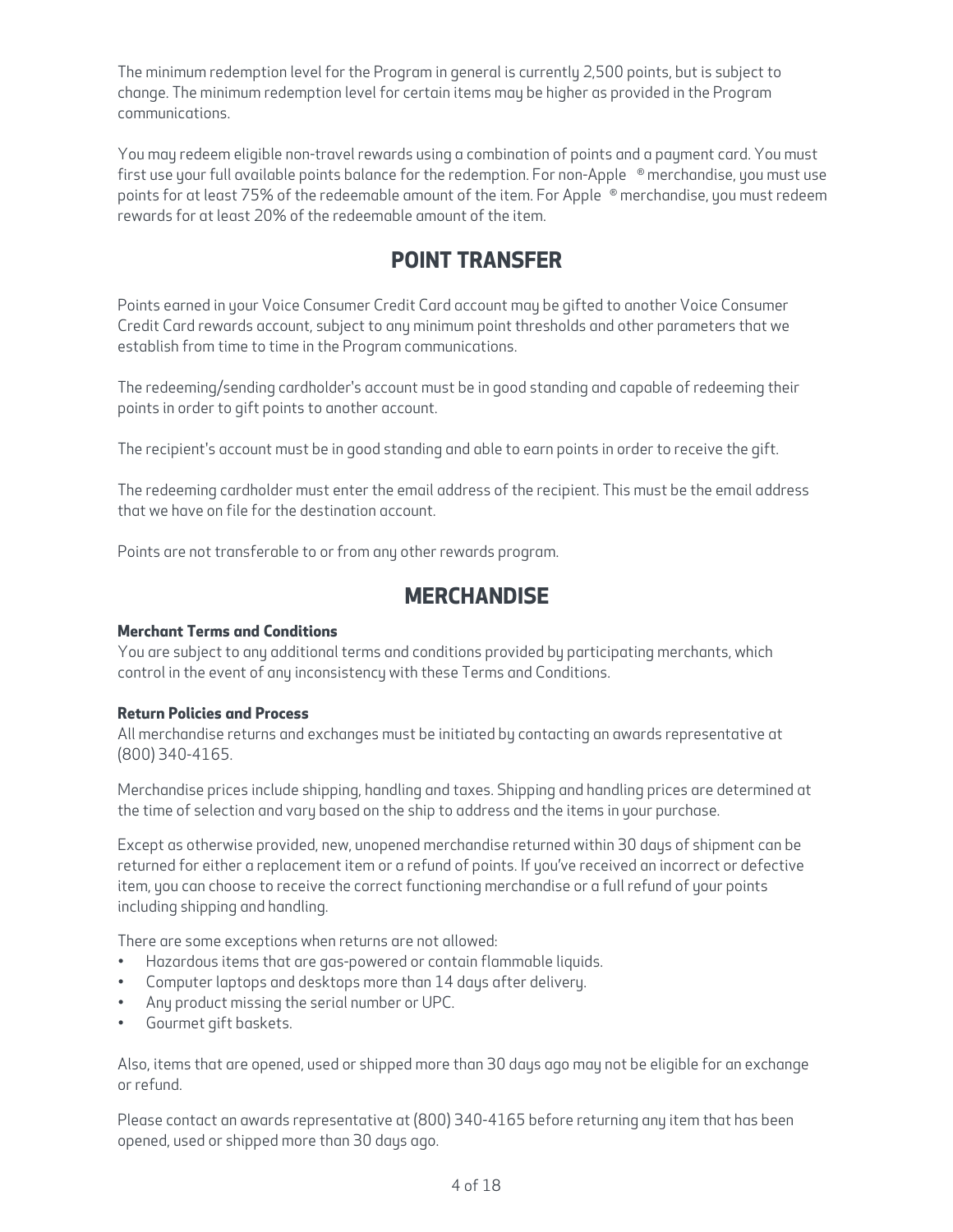## **Return Process**

- 1. Contact an awards representative at (800) 340-4165 to initiate your request. Note: you will need to provide either your order confirmation email or shipping document which contains pertinent information such as order number, item number and item name. Providing all requested information will expedite processing.
- 2. Within three (3) business days you will receive confirmation whether the item is eligible for return. If eligible, you will be provided with return shipping labels and any additional instructions.
- 3. Return merchandise
	- a. Return labels must be used for all exchange and refunds within the time frame designated (usually 10 calendar days); once the label expires the item is no longer eligible for return.
	- b. Each return mailing label is coded for a specific shipment and specific items; please do not include items from other orders, or other items and/or shipment from the same order, in the same box, or you will not receive the correct refund.
	- c. For special items that require a pickup by UPS, a "call-tag" will be issued. UPS will attempt a pickup at the address on the order during the next 3 business days. No specific time can be provided for the pickup as this is dependent upon the UPS route in the area.
	- d. If a specialty carrier is required for large items, the carrier will call the phone number on the order to arrange a pickup date and time.
	- e. Return labels, call tags and carrier pickups are valid only for returns shipped within the U.S.
- 4. You may expect to receive points within 4 weeks after returned merchandise is received by the rewards center.
	- a. Eligible points will be posted back to the participant's account.
- 5. Replacement items are typically shipped within 4 weeks of the merchandise being received by the rewards center.
	- a. If a replacement item is unavailable, a refund of points will be posted instead.

## **Return Guidelines**

Some product lines have special restrictions or return policies. Review the table below to understand return policies for the various product lines.

| <b>Books Computer</b><br><b>Games DVDs</b><br><b>Electronics Music</b><br><b>Videos Video Games</b><br><b>Software</b> | These items must be unopened and still in their plastic wrap unless the item is<br>damaged or defective when received.                                                                                                                                                                                                                                                                                                                                                                                                                                                                                                                                                                                                                                                                                              |
|------------------------------------------------------------------------------------------------------------------------|---------------------------------------------------------------------------------------------------------------------------------------------------------------------------------------------------------------------------------------------------------------------------------------------------------------------------------------------------------------------------------------------------------------------------------------------------------------------------------------------------------------------------------------------------------------------------------------------------------------------------------------------------------------------------------------------------------------------------------------------------------------------------------------------------------------------|
| <b>Large Screen TV</b><br>delivered by freight<br>carrier                                                              | Inspect your television carefully for damage while the shipper is still present. If<br>you discover any damage, please refuse delivery and the shipper will remove the<br>TV and a refund will be processed for your order. Do not sign the shipper's<br>release form unless you have inspected the TV for damages. All cabling or<br>additional installation is your responsibility. Your signature on the carrier's<br>delivery receipt acknowledges that you understand the return policy. If you<br>accept delivery and later find out that the television is not working properly,<br>please review package enclosures to see if the problem is covered by a<br>manufacturer's in-home service warranty. If you are unable to locate warranty<br>information for a particular model, contact the manufacturer. |
| <b>Outdoor Living Tools</b><br>& Hardware Kitchen                                                                      | These items must still be in their original packaging and unopened, unless the<br>item is damaged or defective upon your opening of the item's packaging. For<br>safety reasons, items that use flammable liquids or gases cannot be returned.<br>Please contact the manufacturer directly for service, warranty, return, and<br>refund information.                                                                                                                                                                                                                                                                                                                                                                                                                                                                |
| <b>Apparel</b>                                                                                                         | These items must still be in their original packaging and unopened, unless the<br>item is damaged or defective upon your opening of the item's packaging. It must<br>be in its original condition with all tags and packaging intact.                                                                                                                                                                                                                                                                                                                                                                                                                                                                                                                                                                               |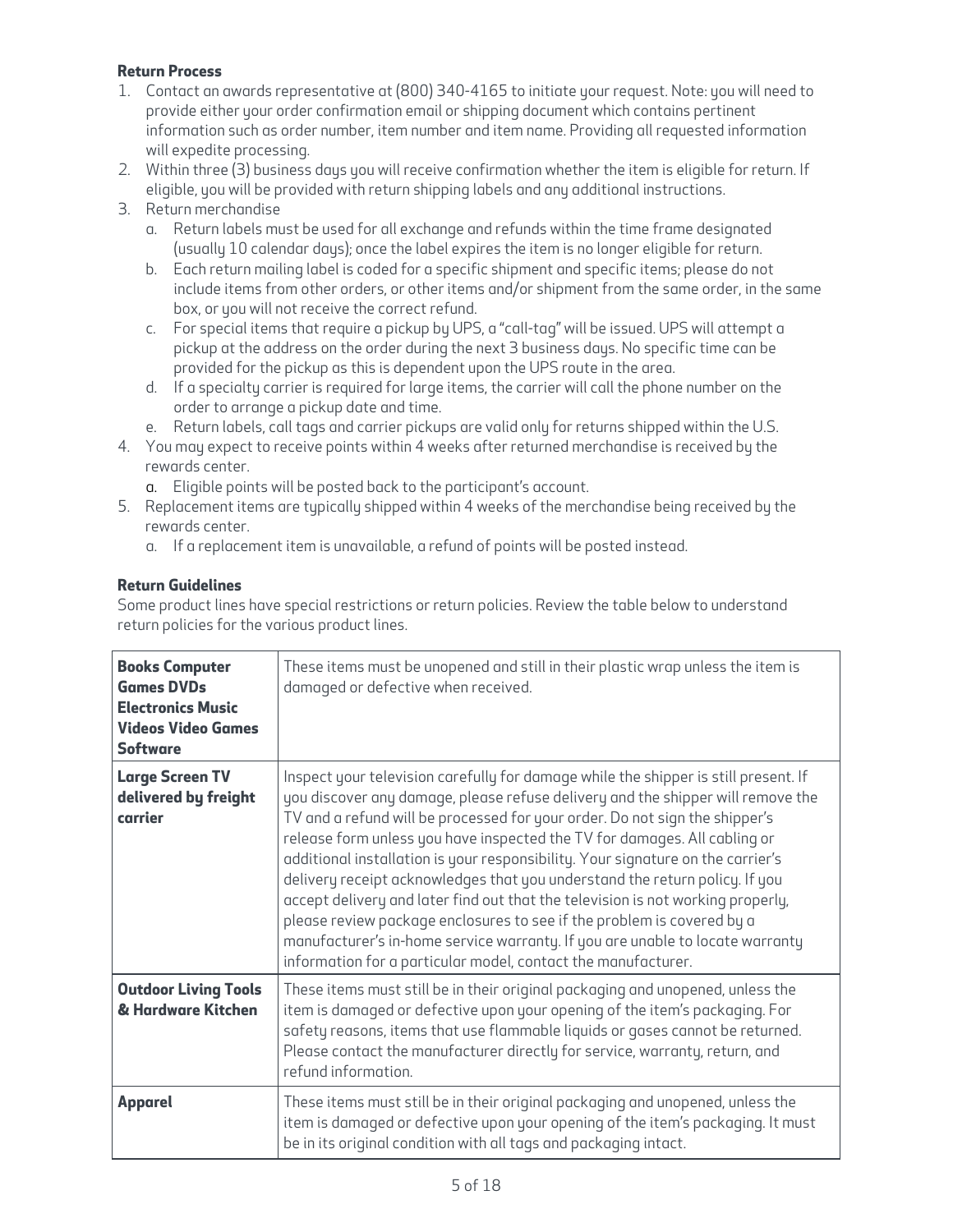| <b>Gourmet Food</b>                  | We cannot accept returns on gourmet food items including candy, gift baskets, or<br>any other food items.                                                                                                            |
|--------------------------------------|----------------------------------------------------------------------------------------------------------------------------------------------------------------------------------------------------------------------|
| <b>Health &amp; Personal</b><br>Care | Items must be in new condition and unopened. We cannot accept returns of<br>products that have special shipping restrictions imposed by the U.S. Department<br>of Transportation.                                    |
| Jewelry &<br><b>Accessories</b>      | These items must still be in their original packaging and unopened, unless the<br>item is damaged or defective upon your opening of the item's packaging.                                                            |
| <b>Computers</b>                     | Computers which have been opened are subject to a 15% restocking fee to be<br>deducted from the total amount the customer is refunded. Computers may not be<br>returned more than 14 days from the date of delivery. |

## **Please Note:**

- • If you do not use the program returns center and choose to work directly with the merchant, the program returns center will not be able to assist you.
- •Merchant direct returns only allow exchanges or store credit; return for points is not available.

## **Backordered Items**

The program website is a "live" catalog which means items come in and out of stock. When an item is shown on the online catalog, it is in fact available, but by the time the order is processed with the supplier, it may be out of stock at that exact time. There is no way to confirm in advance if or when an item will become out of stock as it is a live catalog. Items which are no longer available (NLA) or on back ordered for more than thirty (30) days may be cancelled due to unavailability; a full refund of points will be processed for the item(s) cancelled.

## **Pricing**

Due to the real-time nature and availability of items in this catalog, the latest, real-time pricing and availability will be updated when item is added to cart.

## **In-Store Pick-Up**

In-store pick-up (ISPU) may be available for some merchandise. If applicable, you will receive a notification when your merchandise is ready for ISPU. You must present a printed or electronic copy of the notification and a valid government-issued ID to pick up your item. ISPU items not picked-up in six (6) calendar days will be canceled and your points will be returned to your account. If you discover that an item is damaged or defective, you must return it to the store location. You will receive a store credit and your redeemed points will not be returned to you. Merchant return policies will apply.

## **No Representations and Warranties**

Merchandise is offered and provided by independent suppliers. Neither Huntington nor any third-party service provider makes any express or implied representation or warranty and will not be liable for injury, damage, loss or expense resulting from your acceptance or use of the merchandise or from any merchandise defect or failure. Huntington and all third-party service providers disclaim any implied warranty of merchantability or fitness for a particular purpose.

# **TRAVEL**

## **General Information**

1. Travel management services are provided by Aspire Loyalty Travel Solutions, LLC. and its affiliates ("Aspire"), a service provider to the Program. Aspire acts as a service bureau that provides value added service to retail travel agents and consumers.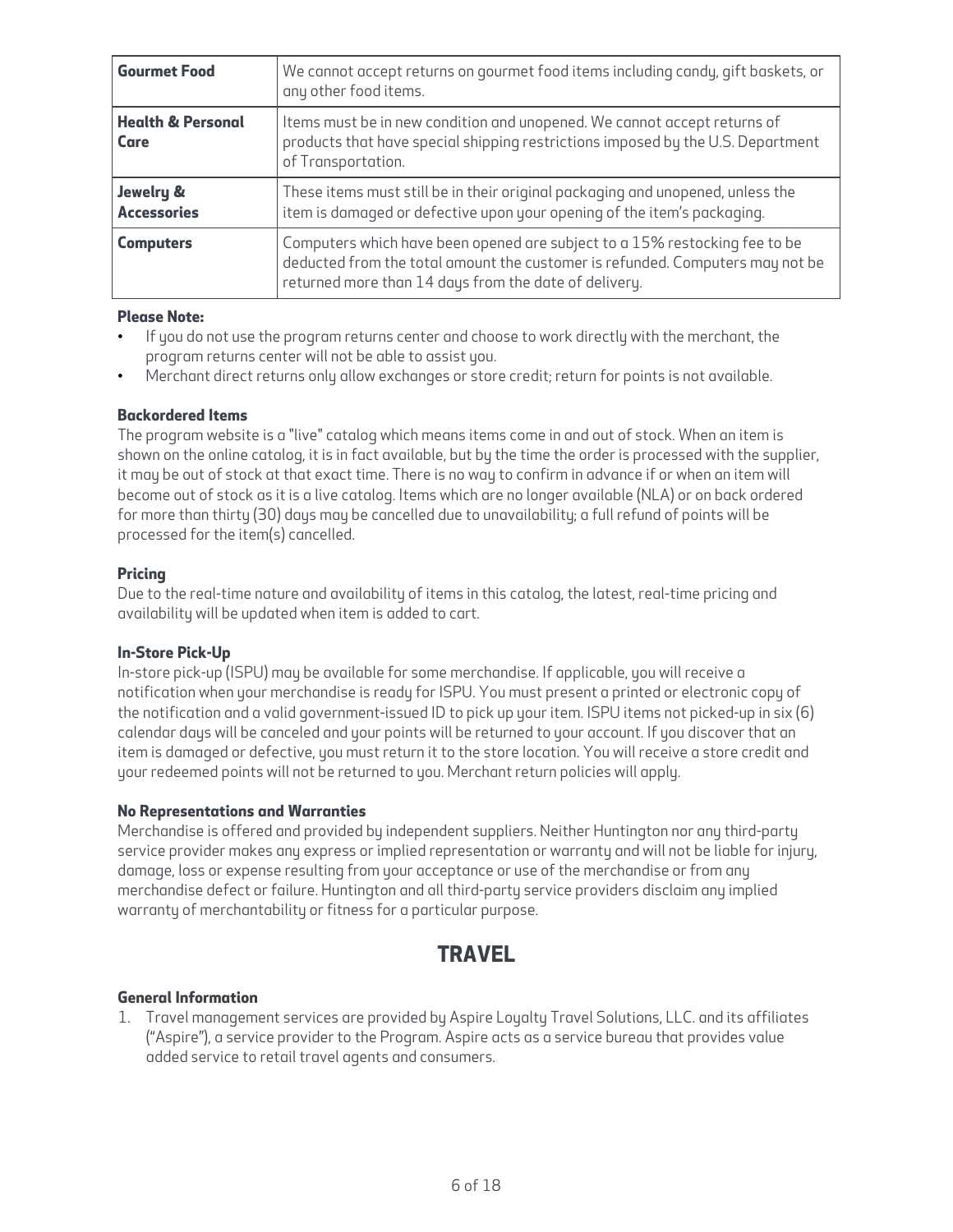- 2. In these Terms and Conditions, "Travel Suppliers" means the airlines, hotels, car rental agencies, cruise lines, railroads, tour operators and other service providers whose services are made available through the Program. The Program Terms and Conditions incorporate by reference the terms of each Travel Supplier's terms and conditions, as applicable. You are responsible for checking the applicable Travel Supplier site(s) for terms and conditions which may be applicable to you.
- 3. ALL TRAVEL SERVICES PURCHASED USING POINTS MUST BE PURCHASED THROUGH THE PROGRAM AND NOT WITH THE TRAVEL SUPPLIER DIRECTLY. TRAVEL SERVICES ARE PROVIDED SOLELY BY THE TRAVEL SUPPLIERS. ASPIRE AND HNB ARE NOT LIABLE FOR THE FAILURE OF THE TRAVEL SUPPLIERS TO PERFORM THE SERVICES OFFERED BY THE TRAVEL SUPPLIERS. TRAVEL SUPPLIERS ARE INDEPENDENT CONTRACTORS AND NOT AGENTS OR EMPLOYEES OF HNB OR ASPIRE. EXCEPT AS EXPRESSLY STATED HEREIN, HNB AND/OR ASPIRE ASSUMES NO RESPONSIBILITY FOR ACTIONS RELATING TO TRAVEL SERVICES BEYOND THE CONTROL OF HNB AND/OR ASPIRE OR THEIR RESPECTIVE EMPLOYEES. UNLESS PROHIBITED BY LAW, HNB AND ASPIRE SHALL NOT BE LIABLE FOR ANY ACTS, FAILURE TO PERFORM, ERRORS, OMISSIONS, REPRESENTATIONS, WARRANTIES, BREACHES, NEGLIGENCE, GROSS NEGLIGENCE OR WILLFUL MISCONDUCT OF ANY SUCH TRAVEL SUPPLIERS, INCLUDING, BUT NOT LIMITED TO, ANY PERSONAL INJURIES, DEATH, PROPERTY DAMAGE OR LOSS, INCONVENIENCE, LOSS OF ENJOYMENT, MENTAL DISTRESS OR OTHER SIMILAR MATTER, DELAYED DEPARTURE, MISSED CONNECTION, SUBSTITUTION OF SERVICES OR ACCOMODATIONS, TERMINATION OF SERVICE, OR CHANGES IN FARES AND RATES, AND/OR CANCELLATION OR DOUBLE BOOKING OF RESERVATIONS BY THE TRAVEL SUPPLIER. HNB AND ASPIRE DO NOT GUARANTEE OR INSURE THE PERFORMANCE OF SERVICES BY THE TRAVEL SUPPLIERS, THE FINANCIAL POSITION OF THE TRAVEL SUPPLIERS OR REIMBURSEMENT TO YOU FROM ANY LOSS EXPERIENCED AS A RESULT OF AN ACT OR OMISSION OF THE TRAVEL SUPPLIERS.
- 4. TO THE EXTENT NOT PROHIBITED BY LAW, IN NO EVENT SHALL HNB AND/OR ASPIRE AND/OR THEIR AFFILIATES BE LIABLE FOR ANY DIRECT, INDIRECT, PUNITIVE, INCIDENTAL, SPECIAL, OR CONSEQUENTIAL DAMAGES ARISING OUT OF, OR IN CONNECTION WITH, THE USE OF ANY INFORMATION, PRODUCTS, AND SERVICES OBTAINED FROM A TRAVEL SUPPLIER EVEN IF RESERVATIONS ARE PROVIDED THROUGH THE PROGRAM SITE, A CALL CENTER, OR OTHERWISE, WHETHER BASED ON CONTRACT, TORT, STRICT LIABILITY, OR OTHERWISE, EVEN IF WE HAVE BEEN ADVISED OF THE POSSIBILITY OF DAMAGES.
- 5. In those situations in which a Travel Supplier defaults prior to providing services, you may pursue any recourse against the Travel Supplier for refund, which may be permitted by law or statute.
- 6. Travel reservations are subject to the rules of the applicable Travel Supplier on your itinerary. A reservation is not complete until confirmed/ticketed. The passenger ticket(s) when issued, or electronic reservation shall constitute a contract between the Travel Supplier and the ticketed party. Some reservations cannot be cancelled or changed, other reservations may incur Travel Supplier fees to cancel or change.
- 7. You acknowledge the reward portion of your transaction will be paid for with points from the Program.
- 8. Charges in excess of the points from the Program will be charged to your payment card. If applicable, any fees or redemption associated charges from the Travel Supplier will appear on your monthly card statement.
- 9. Travel Supplier, HNB and/or Aspire each have the right to cancel the booking in the event of non-payment or payment dispute.
- 10. All refund requests may be initiated by calling the Program Travel Rewards Call Center ("Call Center") at the following number: (800) 340-4165 and you must follow any instructions given to you to provide backup documentations or to return negotiable documents (i.e., paper airline tickets, redeemable certificates or vouchers, etc.) issued which must be returned prior to processing any refund. All refund claims must be made within 30 days after the scheduled departure date.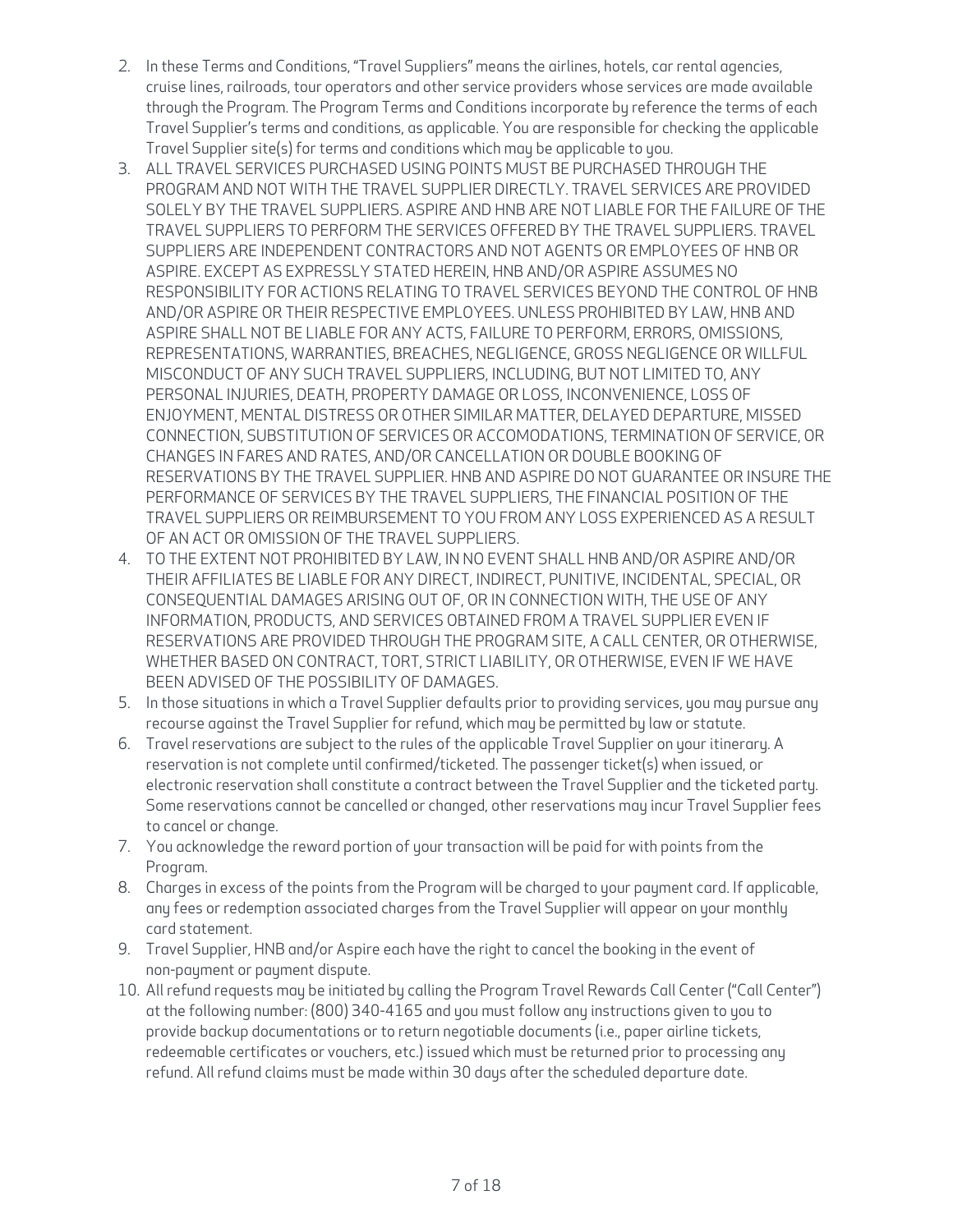- 11. Because many different Travel Suppliers may be used for each aspect of travel (i.e., for air, hotel, car rentals, cruise, activities and vacations), IF YOU WISH TO MAKE CANCELLATIONS OR CHANGES TO YOUR TRAVEL, YOU MUST MAKE SUCH REQUESTS FOR EACH ASPECT OF YOUR TRAVEL. For example, if you change your air travel dates, that request will not result in any changes to your hotel dates. Neither HNB nor Aspire are responsible for any credit or voucher issued by any Travel Supplier.
- 12. If a payment card was used in conjunction or solely for a travel redemption and/or transaction, and a refund is processed to the payment card, the timing of when the funds will be available on your payment card account is dependent upon the individual financial institution which issued your payment card.
- 13. All offers, prices, and conditions of sale may be subject to change without notice, advance purchase, eligibility, seating, or other limitations, travel days, dates, minimum or maximum stays, holidays, seasons, blackout dates, stopovers, and/or waitlisting restrictions, reservation validation limitations of up to one year (if any extension permitted, penalties/restrictions may apply); and/or other conditions/restrictions.

# **General Travel Information**

1. Throughout your trip, you may need to present the required government issued photo ID for security checks at airports, hotels, car rental, cruise, activity and vacation locations, attractions and other products as deemed necessary by the relevant Travel Suppliers. The ID must match the name on the reservation. In addition to the required government issued ID, proof of citizenship (Passport) is required for international travel (for countries outside of the United States) and may require a visa and satisfaction of health requirements. Passports for international travel must be valid for a period of at least six (6) months from the return date. Air carriers cannot board any passenger who fails to provide the required documents. Please note that it is your sole responsibility to ensure that you meet the passport, visa, and/or health requirements of the countries you wish to visit, including any layover or stopovers and return entry into the United States. Many countries require that your passport be valid for a minimum period from the date of arrival into that country. For any questions regarding what the applicable minimum period is and any other conditions or passport/visa requirements for travel, you should contact the corresponding local consulate of the countries to which you are traveling. Visa policies which vary by country <http://www.travel.state.gov/content/visas/en.html>should be obtained prior to departure, and are the

sole responsibility of the traveler.

- 2. HNB and Aspire do not have any special knowledge regarding (i) the suitability for disabled persons for any travel itinerary; or (ii) unsafe conditions, health hazards, weather hazards, or climate extremes at locations to which you may travel.
- 3. For information concerning possible dangers at international destinations, we recommend contacting the Travel Advisory Section of the U.S. State Department at (202) 647-5225 or [http://travel.state.gov.](http://www.travel.state.gov)
- 4. For medical information, we recommend contacting the Centers for Disease Control and Prevention at (800) 232-4636. For foreign health requirements and dangers, go to [http://www.cdc.gov/travel.](http://www.cdc.gov/travel)
- 5. Minors under the age of 18 who are traveling alone or with only one parent may be required to have additional documentation. Please contact your airline or the nearest Consulate of the country to which you are traveling for additional information.
- 6. If your itinerary involves an ultimate destination or stop in a country other than the country of departure, the provisions of a treaty known as the Warsaw Convention or the Montreal Convention, may be applicable to your entire trip, including any portion entirely within the country of origin or destination. These Conventions govern and may limit the liability of certain air carriers for death of or personal injury to passengers and/or loss of or damage to baggage.
- 7. Special requests made to a Travel Supplier are requests only and cannot be guaranteed. Fees, taxes and charges may apply depending upon the service request.
- 8. Certain rate types do not permit credit for airline, hotel or car loyalty programs.
- 9. Government imposed departure or entry taxes may not be included in ticket fees. You should be prepared to pay these taxes in cash at the location.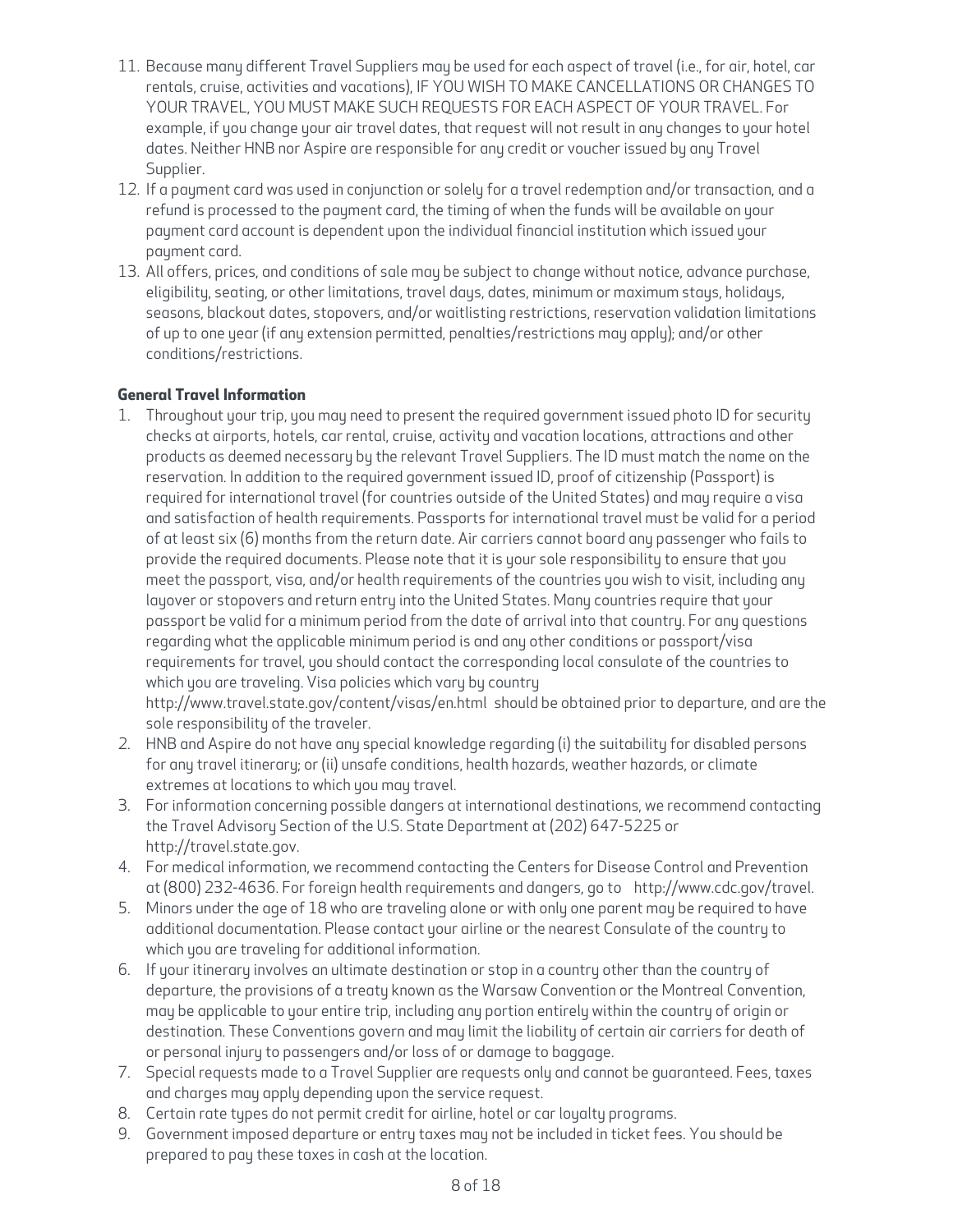## **Airline Travel**

- 1. Airline tickets are NON-REFUNDABLE and NON-CHANGEABLE unless permitted by the terms of the fare and are subject to airline rules, penalties and fare difference. Travel Suppliers may charge a ticket service fee for all exchanges, modifications, or cancellations, in addition to airline penalties and fare difference. To inquire about refundability or changeability of a fare you are considering, please contact the appropriate Travel Supplier.
- 2. Airline policies are subject to change at any time without notice. Airline tickets must be booked at least forty-eight (48) hours prior to departure.
- 3. Any fees associated with the applicable redemption or ticket purchase will be your responsibility at the time of booking. These fees include, but are not limited to, ticketing fees, airline fuel surcharges, and security fees. Government entry/exit fees may apply, depending on your destination. These are your sole responsibility and may be additional to your booking charges.
- 4. In addition, the points price listed for airline tickets does not include any applicable baggage fees, meals, beverages or services fees. Restrictions may apply.
- 5. All reservations must be made in the EXACT name of the person traveling. Tickets are non-transferable. Name changes are not permitted. You will be responsible for any charges issued by the Travel Supplier due to incorrect passenger information entered by you or provided to the Call Center at the time of making the reservation.
- 6. The Transportation Security Administration (TSA) may require you to provide certain information, such as your full name, date of birth, and gender for the purpose of watch list screening. Failure to provide your full name, date of birth, and gender may result in denial of transport or denial of authority to enter the boarding area. TSA may share information you provide with law enforcement or intelligence agencies or others under its published system of records notice. For more on TSA privacy policies, or to review the system of records notice and the privacy impact assessment, please see the TSA Web site at [https://www.tsa.gov.](http://www.tsa.gov)
- 7. It is recommended that passengers check in with the airline a minimum of 2 hours prior to scheduled departure time for domestic flight itineraries and 3 hours prior to scheduled departure time for international itineraries due to federal security requirements. Please note that airline schedules change frequently. Please reconfirm all flight dates and times with the airline 24 hours prior to departure for domestic flights and at least 72 hours for international flights. Advanced passenger information (API) is also required by the airline at least 72 hours prior to departure per U.S. Customs and Border Control Agency for all international flights traveling into, out of and over U.S. territories. Information needed can include but is not limited to nationality, country of residence, passport/visa number, expiration date, country of issue and destination address. Failure to provide this information may result in delayed/denied boarding or cancellation of flights. Any costs incurred due to failure to provide this information will be at the passenger's expense. To learn more about API please see [https://www.cbp.gov/travel/travel-industry-personnel/apis2#.](https://www.cbp.gov/travel/travel-industry-personnel/apis2#)
- 8. Upgrades are not permitted on certain itineraries. Please check with the carrier directly.
- 9. Please review your itinerary, as code-share flights may exist. If a code-share flight exists in your itinerary, passengers must check in with the operating airline on day of departure.
- 10. All tickets will be issued as e-tickets, unless e-tickets are not available due to airline restrictions. If an e-ticket is unavailable, the Call Center will mail a paper ticket to you at no charge. However, if an e-ticket is available and you request a paper ticket, you may be charged a service fee and shipping/handling charges. All paper tickets will be shipped within 48 hours to the address you provide. If your paper ticket(s) is lost, stolen, or destroyed, contact the Call Center immediately for details on how to process your claim. You may need to purchase a new ticket to travel while you are waiting for any permitted refund or credit. Additionally, you remain responsible for payment due for the lost, stolen, or destroyed ticket(s) unless a refund or credit is issued by the carrier.
- 11. Airline tickets for minors under the age of 17 traveling alone cannot be redeemed or purchased in the Program as each airline has their own rules for unaccompanied minors. These tickets must be purchased directly with the airline.
- 12. We reserve the right to correct errors in any advertised price and, if applicable, give you an option to either cancel the reservation or allow the Call Center to collect an amount equal to any increase in price from your provided credit or debit card, prior to your departure.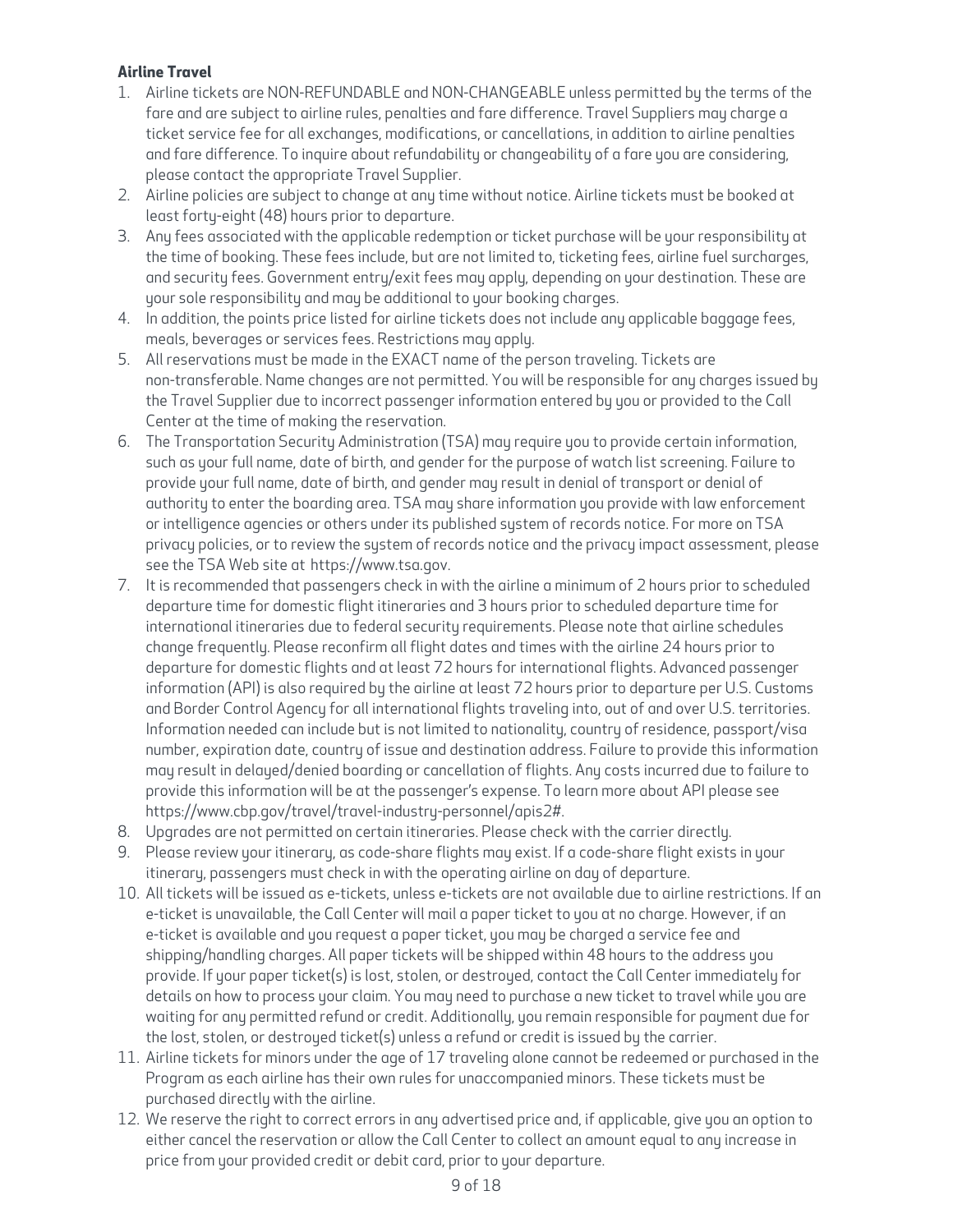- 13. The Program Terms and Conditions incorporate by reference the terms of each airline's contract of carriage. Passengers may inspect the full text of the contract of carriage at each airline's airport or city ticket offices. The incorporated terms of the contract of carriage may include, but are not limited to: (1) Limits on the airline's liability for personal injury or death of passengers, and for loss, damage, or delay of goods and baggage, including fragile or perishable goods; (2) Claim restrictions, including time periods within which passengers must file a claim or bring an action against the airline for its acts or omissions or those of its agents; (3) Rights of the airline to change terms of the contract; (4) Rules about reconfirmation of reservations, check-in times, and refusal to carry; (5) Rights of the airline and limitations concerning delay or failure to perform service, including schedule changes, substitution of alternate airline or aircraft, and rerouting.
- 14. Please note that your seats, meals, frequent flyer and other special requests are requests only. There is no guarantee that you will be assigned the seat(s) you have requested. There is also no guarantee that your meal(s), frequent flyer and other special requests will be honored by the airline. It is therefore recommended you contact your airline directly to confirm these requests prior to your scheduled departure date.
- 15. Airline flights may be overbooked, and there is a slight chance that a seat will not be available on a flight for which a person has a confirmed reservation. If the flight is overbooked, no one will be denied a seat until airline personnel first ask for volunteers willing to give up their reservation in exchange for a payment of the airline's choosing. If there are not enough volunteers, the airline will deny boarding to other persons in accordance with its particular boarding priority. With few exceptions, persons denied boarding involuntarily are entitled to compensation. The complete rules for the payment of compensation and each airline's boarding priorities are available at all airport ticket counters and boarding locations. Some airlines do not apply these consumer protections to travel from some foreign countries, although other consumer protections may be available. Check with your Travel Supplier.
- 16. For all flights departing from the European Union and all flights to the European Union if on a European operating carrier, if you are denied boarding or your flight is canceled or delayed for at least two hours, ask at the check-in counter or boarding gate for a document stating your rights, particularly with regard to compensation and assistance. For further information on your air passenger rights for these flights, see [http://ec.europa.eu/transport/themes/passengers/air/ .](http://www.ec.europa.eu/transport/themes/passengers/air/)
- 17. Failure to use any flight segment may result in automatic cancellation of all continuing and return reservations. You must advise your Travel Supplier if your travel plans change en route.
- 18. Federal law forbids the carriage of hazardous materials aboard aircraft in your luggage or on your person. A violation can result in five years' imprisonment and penalties of \$250,000 or more (49 U.S.C. 5124). Hazardous materials include explosives, compressed gases, flammable liquids and solids, oxidizers, poisons, corrosives and radioactive materials. Examples: Paints, lighter fluid, fireworks, tear gases, oxygen bottles, and radio-pharmaceuticals. There are special exceptions for small quantities (up to 70 ounces total) of medicinal and toilet articles carried in your luggage and certain smoking materials carried on your person. For further information contact the Travel Supplier directlu.
- 19. Please go to <http://www.dot.gov/office-policy/aviation-policy/aircraft-disinsection-requirements>to learn about the use of insecticides in certain flights.
- 20. A reservation is subject to cancellation by the Travel Supplier if the passenger is not available for boarding at the loading gate at least 15 minutes prior to scheduled departure for flights between U.S. points or up to 30 minutes for all other travel. Be sure to check with the airline as these times vary by airline.
- 21. Failure to occupy reserved space may result in the Travel Supplier canceling, continuing, connecting, or returning space reserved by the passenger.
- 22. THE TRAVEL SUPPLIER RESERVES THE RIGHT TO REFUSE CARRIAGE TO ANY PERSON WHO HAS ACQUIRED A TICKET IN VIOLATION OF APPLICABLE LAW OR CARRIER'S TARIFFS, RULES OR REGULATIONS.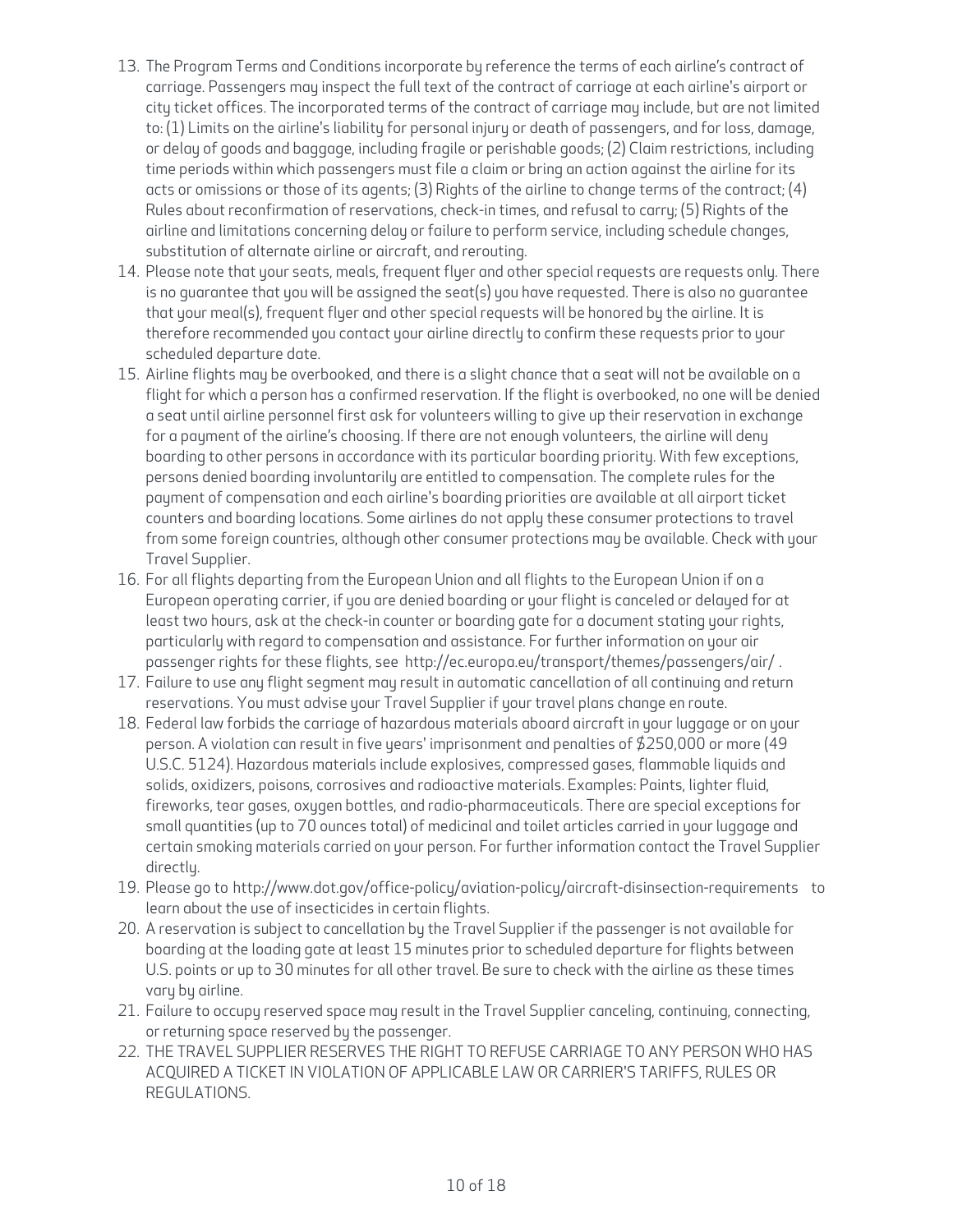- 23. Air reservations can be booked in advance. Your return flight must be no more than 328 days from the date of departure.
- 24. Some airlines may require a birth certificate for infants under the age of two traveling without charge.

# **Canada Electronic Travel Authorization (ETA)**

As of March 15, 2016, visa-exempt foreign nationals who fly to or transit through Canada are expected to have an Electronic Travel Authorization (ETA). Exceptions include U.S. Citizens and travelers with a valid Canadian visa. PLEASE VISIT

[HTTPS://WWW.CANADA.CA/EN/IMMIGRATION-REFUGEES-CITIZENSHIP.HTML](https://www.canada.ca/en/immigration-refugees-citizenship.html)TO OBTAIN YOUR ELECTRONIC TRAVEL AUTHORIZATION. THIS IS REQUIRED FOR YOUR TRAVEL TO OR THROUGH CANADA. CONTACT THE CONSULT OF THE COUNTRY FOR ADDITIONAL QUESTIONS ON DOCUMENTATION THAT WILL NEED TO BE PROVIDED.

## **Baggage**

- 1. Airline baggage policies vary by airlines and charges may apply for checked baggage. You are responsible for such charges. Please check with the individual airline should you have questions regarding baggage charges, size limitations, or restrictions. Click on the link for "baggage fee information" shown with each flight result.
- 2. If you have excess baggage, you will have to pay any excess baggage fee assessed by each airline. These fees are to be paid directly to the airline upon using such service.
- 3. When there are two or more airlines involved for connecting flights then you may have to reclaim your bags at the connecting airport and check-in again to continue your journey. Some airlines charge an extra fee each time bags are checked-in with that airline. Additional fees may apply and must be paid directly to the Travel Supplier.
- 4. Liability for loss, delay, or damage to baggage is limited unless a higher value is declared in advance and additional charges are paid. Excess valuation may be declared on certain types of articles. Some Travel Suppliers assume no liability for fragile, valuable or perishable articles. Further information may be obtained from the Travel Supplier.
- 5. HNB and Aspire will not be responsible for lost, stolen, damaged, or destroyed baggage or contents of baggage.

# **Hotels**

- 1. Hotel rooms are PREPAID AND ARE NON-REFUNDABLE AND NON-CHANGEABLE unless permitted by the terms of the room/rate description. Hotel rooms must be booked at least twenty-four (24) hours prior to arrival. Hotel cancellation policies are displayed on the Program Site for each room type. Due to various hotel rules, date restrictions over high-demand periods, and other special circumstances, hotel cancellation terms are subject to change at any time prior to purchase. For more information on individual room types and amenities based on room type selections, please contact the hotel Travel Supplier directly.
- 2. No shows are non-refundable and will result in a total forfeiture of payment and points without credit due.
- 3. You must contact the Call Center for all cancellation or modification requests. Cancellations or modifications handled by the hotel directly may result in no refund. Hotels can only be canceled in full, and not just a portion of the reservation. If you desire to shorten your length of stay, you will need to cancel the entire reservation and rebook a new reservation.
- 4. In the event of an involuntary cancellation due to weather, war, terrorism, epidemic outbreak, natural disaster, acts of civil unrest or other acts of God, cancellation fees may be waived at the discretion of the hotel.
- 5. Policies for children vary by hotel. Child benefits may be extended should a hotel offer them.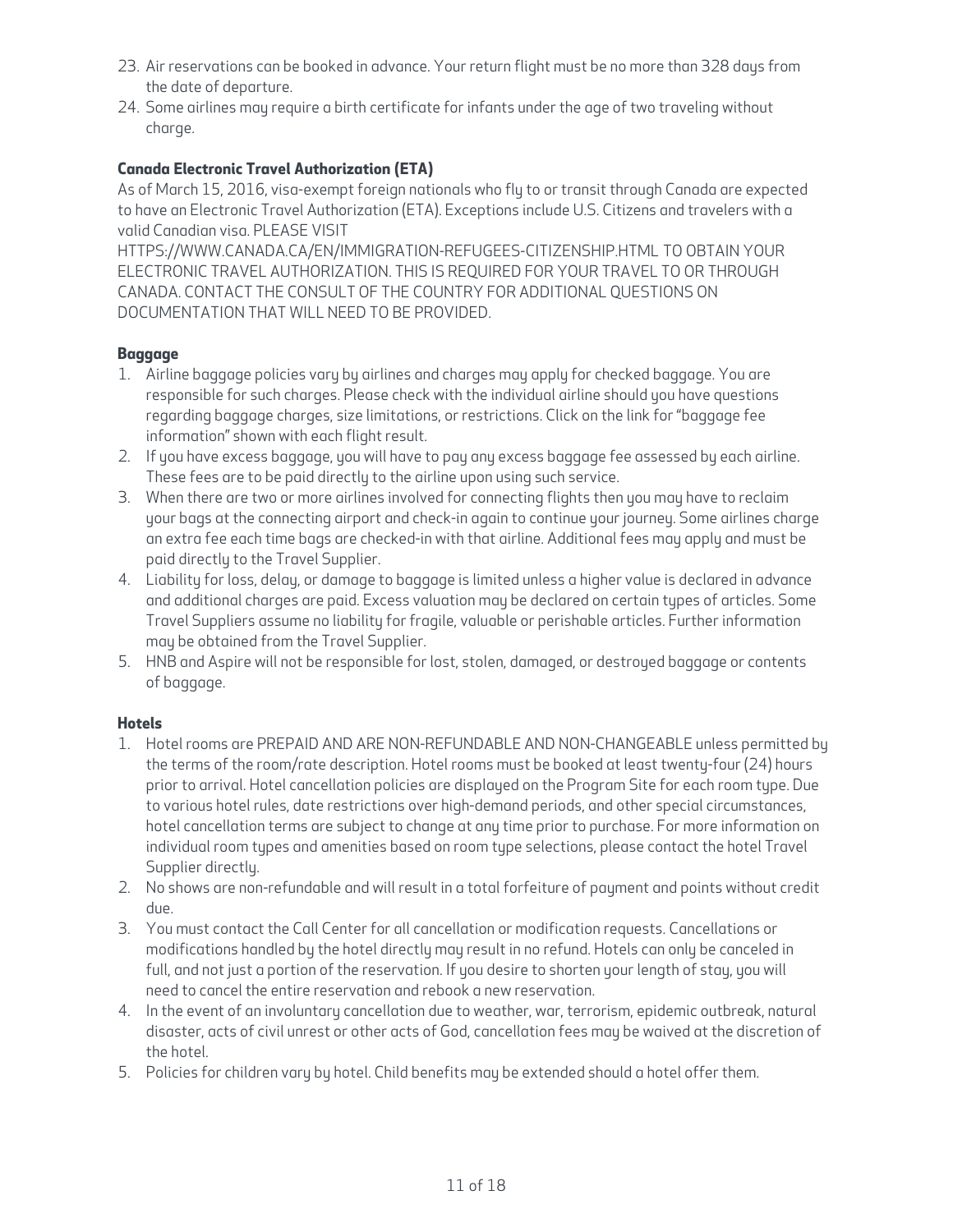- 6. Any charges for incidentals that you incur while traveling are not included in your reservation rate and must be paid directly to the hotel. These include, but are not limited to, resort fees, hotel energy surcharges, parking fees, room service, telephone fees, internet usage fees, in-room movies, mini-bar charges, gratuities, baby sitting and other incidentals. Please check with the hotel for additional information on incidental charges.
- 7. Special requests, such as bed type, smoking preferences or room amenities made to hotel Travel Suppliers are on a request only basis and cannot be guaranteed. Fees and charges may apply, depending on the service request.
- 8. At check-in, you may be required to furnish a valid government-issued photo ID and a payment card for incidentals.
- 9. Minimum age for booking a hotel is typically 18 years of age at time of stay, but some hotels have different age requirements for booking.
- 10. Reservations do not include services not specified in the reservation confirmation.
- 11. Travel Suppliers will attempt to notify guests of hotel renovation or refurbishment as reasonably soon as Travel Suppliers are notified by the hotel; however, HNB and Aspire are not liable if the hotel has failed to notify you in advance.
- 12. Due to hotel Travel Supplier policies applicable to certain preferred rates, your name may not be provided to the hotel Travel Supplier until 24 hours prior to your arrival.
- 13. Reservations are restricted to a maximum of 21 days. If you need to stay for more than 21 days, you will need to make another reservation.
- 14. Reservations are restricted to a maximum of 11 months in advance.
- 15. You may book up to three hotel rooms per reservation if they are the same room type. For additional rooms, please contact the Call Center directly.
- 16. You are subject to individual hotel policies, including, but not limited to: smoking, maximum occupancy, etc.
- 17. Hotel photos in any promotional materials are representative only and do not necessarily depict the actual room in which guests will be accommodated.

# **Car Rentals**

- 1. You must contact the Call Center for all cancellation or modification requests, which are subject to the applicable Travel Supplier's policies. Change or cancellation fees may apply.
- 2. Car rentals must be booked at least twenty-four (24) hours prior to rental. Cancellations or modifications handled by the car rental agency directly may result in no refund. Car rentals can only be canceled in full, and not just a portion of the reservation. If desiring to shorten or extend your length of rental, you will need to cancel the existing reservation and book a new reservation.
- 3. A valid driver's license and payment card is required at the time of pick-up of the vehicle. The driver's license and payment card must be in the name of the individual that reserved the vehicle for his/her use. Debit cards might not be accepted by a car rental agency.
- 4. Advance purchase rental rates in the United States usually include unlimited mileage, and most taxes and fees although some local taxes/fees may be collected at the counter by the car rental agency. Car rental rates outside of the United States may not include unlimited mileage, taxes and fees and these will be determined by the car rental agency and must be paid directly to the car rental agency.
- 5. Charges for optional services such as insurance waivers, fuel, additional or underage drivers, and special equipment charges, are not included in your rental and must be paid directly to the car rental agency.
- 6. Extra days, extra hours, upgrades to higher car classes, and optional services (if applicable) are the responsibility of the renter.
- 7. HNB, Aspire and the Travel Suppliers do not guarantee a specific make, model or color of vehicle no matter what vehicle is reserved.
- 8. Geographic and cross border restrictions may apply. One-way rentals may not be permitted by all Travel Suppliers.
- 9. No shows are non-refundable and will result in a total forfeiture of payment and points, without credit due.
- 10. Cancellation fees, rental terms, and any additional fees are subject to change without notice and may vary by location.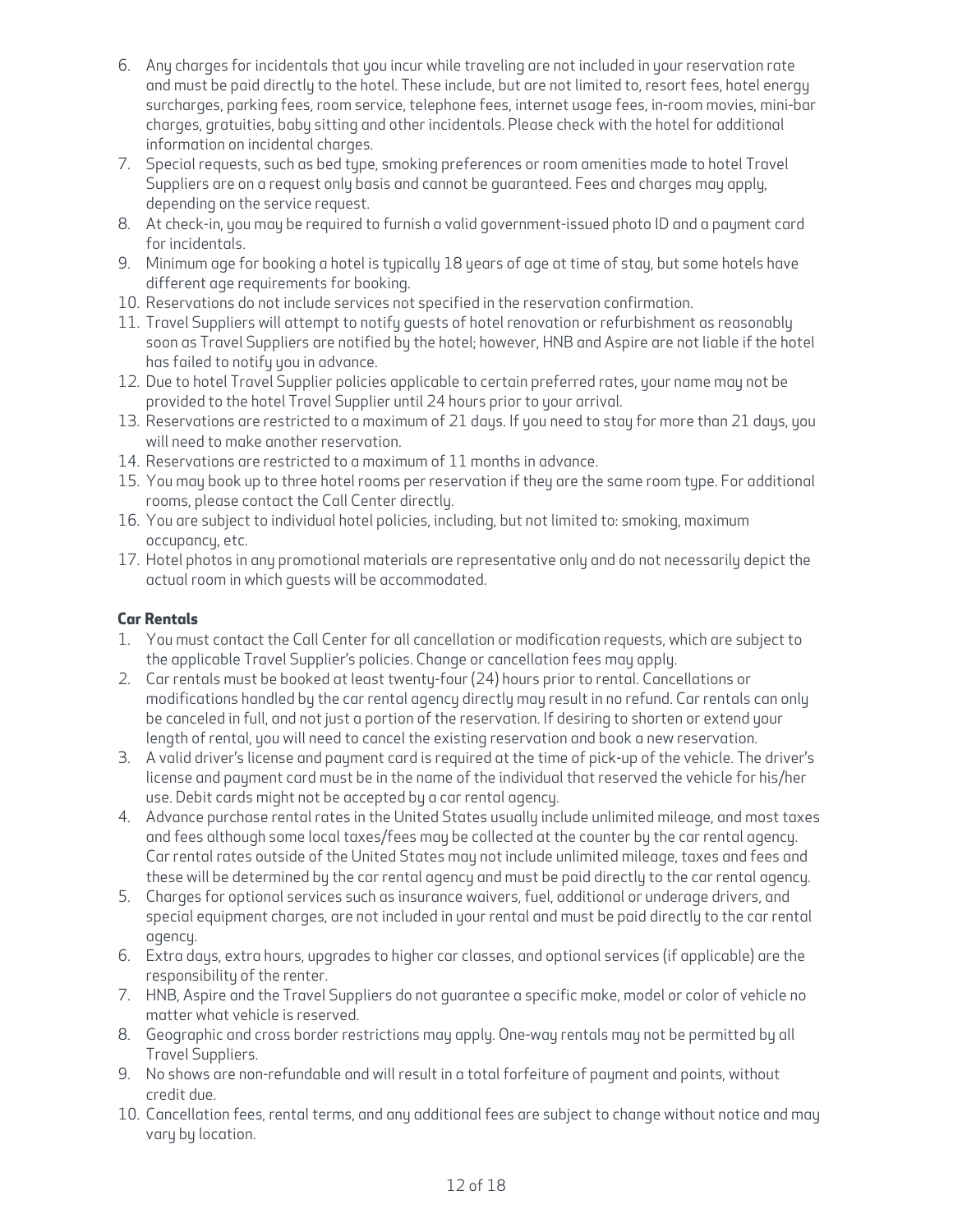- 11. Rental rates are based on 24-hour periods and may be subject to additional fees depending on time of return, including but not limited to hourly rental charges which will be billed directly to you by the car rental agency.
- 12. Personal accident insurance, liability insurance and loss damage waiver are not included in your rental, but may be available for an additional charge, and must be paid directly to the car rental agency.
- 13. For domestic rentals, the renter must meet the car rental agency's minimum age requirement, have a valid driver's license, acceptable payment card. Rentals outside of the US may require an international driver's license or compliance with other local requirements.
- 14. Car rental redemptions may not be available for all locations and destinations.
- 15. Special requests made to car rental agencies are on a request only basis and cannot be guaranteed.
- 16. Car rental agencies may reserve the right to deny rental for any reason, including, due to past driving record.
- 17. Reservations are restricted to a maximum of 20 consecutive days.
- 18. Reservations are restricted to a maximum 11 months in advance.
- 19. Rental rates are not combinable with any tour or group rate, coupon, or promotion.
- 20. It is your responsibility to review and abide by the specific car rental agreement.

## **Activities**

- 1. All activities are completely NON-REFUNDABLE once booked unless canceled by the activity Travel Supplier. Activities must be booked at least twenty-four (24) hours prior to activity commencement.
- 2. Activity vouchers (when provided) must be printed and provided to the activity Travel Supplier when required.
- 3. No shows are non-refundable and will result in a total forfeiture of payment and points, without credit due.
- 4. Activity Travel Supplier reserves the right to change, cancel, or modify the date, length, or inclusions of any activity booked without notice. You should reconfirm the activity booked at least 72 hours prior to the activity date.
- 5. Advance bookings are restricted to a maximum of 180 days.
- 6. Some activities may require fuel surcharges and other fees depending on the activity selected. These fees are payable directly to the activity Travel Supplier at the time of check-in. Information on fuel surcharges and other fees that are associated with an activity can be found in the activity detail section for the specific activity. Surcharges and other fees required by the activity Travel Supplier are subject to change.
- 7. Some activities may have age, physical capabilities or other restrictions.
- 8. Certain activities may be weather dependent. You should not assume that weather conditions will result in cancellation of a booked activity. Always contact the activity Travel Supplier with any questions regarding weather conditions.
- 9. Pick up locations for some activities may be subject to limitations.
- 10. Prices do not include gratuities.

## **Cruises**

- 1. Rates quoted are per person/double occupancy unless specified otherwise. Cruises must be booked at least seven (7) days prior to cruise departure. Upgrades must be requested at time of booking. Pre-payment of tips is not a service offered at this time.
- 2. The total price for all passengers, including all government taxes and fees, will be displayed on the checkout page.
- 3. The passenger's ticket may not be assigned, sold or otherwise transferred by the passenger or any other person. Among other things, this means that the passenger cannot sell or transfer the ticket to someone else, and the cruise line Travel Supplier shall not be liable to the passenger or any other person in possession of a ticket for honoring or refunding such ticket when presented by such other person.
- 4. Cruise line Travel Supplier cancellation policies vary, based on the type of cruise, length of cruise and time of year. Please refer to the individual cruise line Travel Supplier website for additional information, frequently asked questions (FAQs) and full terms and conditions and cancellation policies.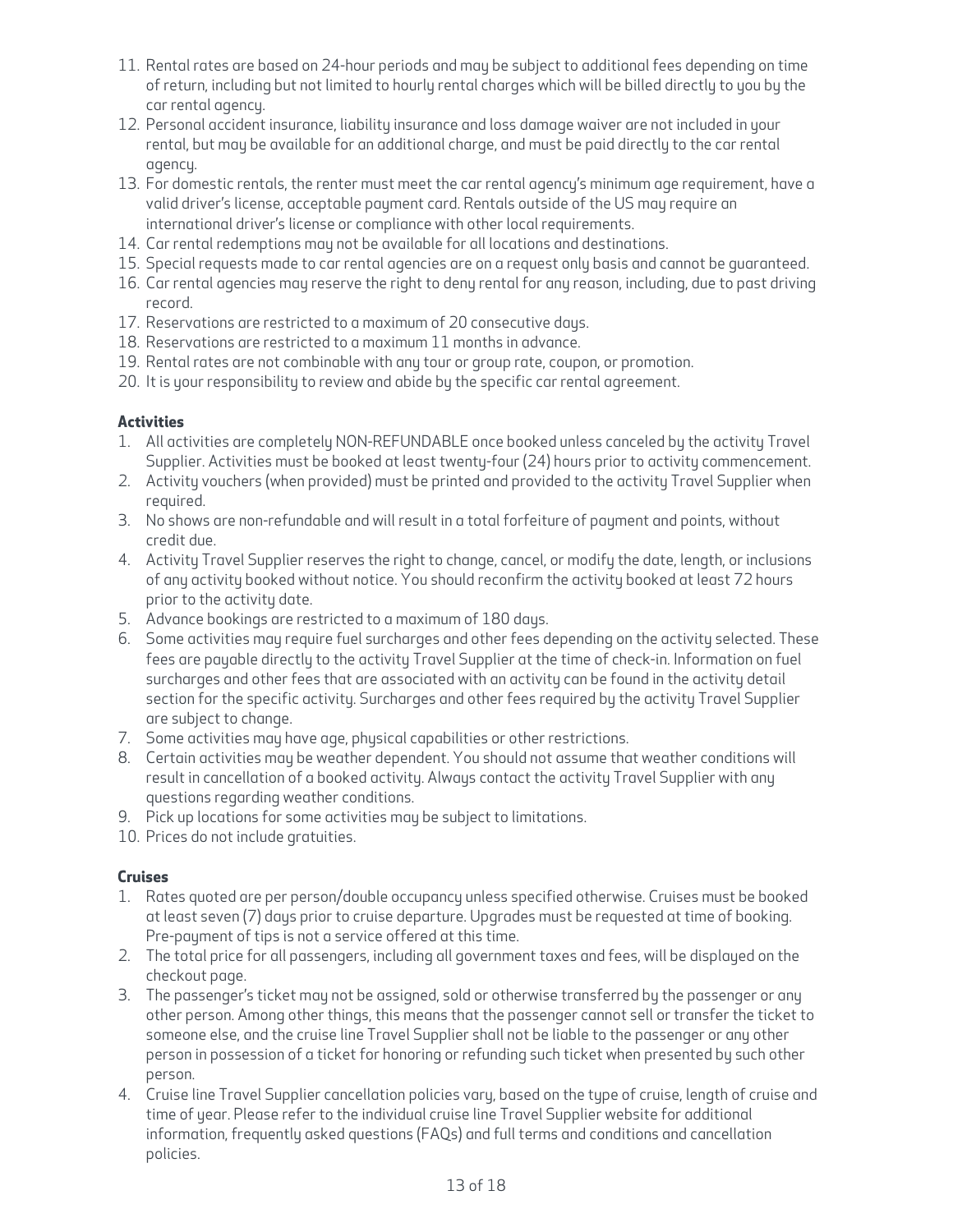- 5. It is your responsibility to ensure you have the proper identification, passport, visa and all other valid documentation available. It is recommended that you always travel with a valid passport. However, U.S. citizens who are taking a closed-loop cruise itinerary departing from the U.S. (i.e., the ship must leave from and return to the same U.S. port), may be permitted to board with a valid government issued photo ID and a certified legal copy of a U.S. birth certificate. See the applicable cruise line Travel Supplier for details and check with your embassy or consulate for updated information.
- 6. Travelers without proper documentation will be denied boarding by the cruise line Travel Supplier.
- 7. The cruise line Travel Supplier reserves the right to impose a supplemental charge relating to unanticipated occurrences including, but not limited to, increases in the price of fuel. Any such supplement charges may apply, at the cruise line's sole discretion, to both existing and new bookings. This varies based upon the cruise line Travel Supplier. You will be responsible for paying this supplemental charge directly to the cruise line Travel Supplier.
- 8. Rules and restrictions apply for promotional rates. Promotional rates may require specific documentation be provided in order to qualify for the promotional rate. Please review the requirements and provide all documentation required within the specified time to avoid cancellation of your booking or additional penalties and forfeiture of your payment and points, without credit due.
- 9. Some cruises have a minimum age requirement. Please review age requirements for the selected cruise. Anyone traveling that does not meet the minimum age requirements will be denied boarding and will forfeit payment and points, without credit due.
- 10. Military promotions may be available to members of the United States Military and Canadian Department of National Defense. Please contact the applicable cruise line Travel Supplier for Military Terms & Conditions for eligibility and documentation requirements and the timeline for submitting the required documentation.
- 11. Reservations are restricted to one cabin per redemption. If you require more than one cabin, you will need to make another redemption.
- 12. Reservations are restricted to a maximum 24 months in advance. Your cruise return date must be within the 24-month period.
- 13. Stateroom images and features are samples only. Actual furniture, fixtures, colors, configurations, and window/porthole views may vary.
- 14. Cruise itineraries, cabin categories, and policies are subject to change without notice. Please verify Policies, Cabin Categories, Descriptions, Ports, Dates, and Times with the cruise line Travel Supplier directly on ALL bookings before the sailing.

## **Vacations**

- 1. Vacations must be booked by contacting the Call Center directly. Vacations are not available via the Site.
- 2. Vacation packages are designed based on the passenger's request. Vacation packages may include (but are not limited to) air, accommodations, rail, transfers, car rentals, or activities.
- 3. All prices quoted are not guaranteed until payment has been applied, and the booking confirmed.
- 4. Change and cancellation policies may vary based on the Travel Supplier's terms and conditions. Change or cancellation penalties may apply.
- 5. Certain resorts or hotels may have a minimum age requirement. If applicable, the Call Center will disclose this requirement to you at the time of booking.
- 6. Prices do not include gratuities.
- 7. Surcharges and other fees required by the Travel Supplier are subject to change.

## **Disclaimers and Limitation of Liability**

HNB and Aspire act only as your agent in regards to booking travel (whether by air, automobile, ship, or any other conveyance), a hotel or activity, and assume no liability for injury, damage, loss, accident, delay or irregularity which may be caused due to a defect in any item booked, acts of God, war, riots, or by any company or person involved in conveying the passenger or in providing the travel, hotel room or activity.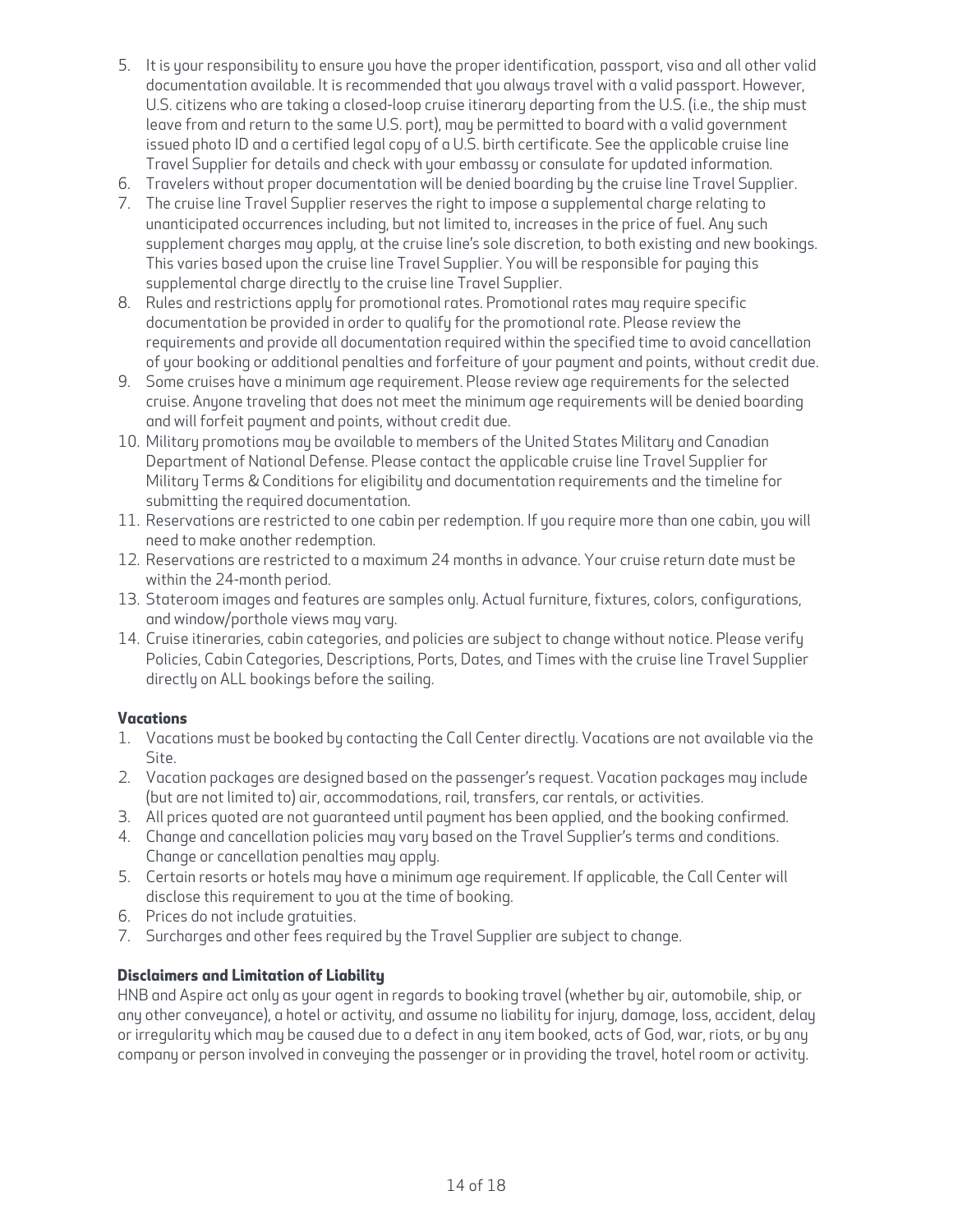HNB and Aspire do not accept any responsibility for losses or additional expenses due to delay or changes in schedules or other causes, such as strikes, weather or anything outside the control of HNB and/or Aspire. All such losses will be your responsibility. HNB and Aspire reserve the right to make minor adjustments in your itinerary and to cancel any booking in advance. In the event of cancellation, a full refund will constitute a full settlement of all liability. The ticket(s), when issued, shall constitute the sole contract between the passenger and the Travel Supplier, and HNB and Aspire shall have no liability for any actions or omissions of the Travel Supplier. All rates published in any venue are based on exchange rates and tariffs and are subject to change. All taxes, gratuities and porterage charges are subject to deletions, additions or changes without notice. These items are not under the control of HNB and/or Aspire since changes in government regulations and labor agreements cannot always be anticipated. In addition, HNB and/or Aspire are not responsible for (i) any changes initiated by the passenger after departure; (ii) any errors and/or omissions in the advertising of any travel components or activities; and/or (iii) any loss or damage caused by the acts or omissions of any third party in connection with the services provided hereunder.

HNB, ASPIRE AND THEIR AFFILIATES DO NOT GUARANTEE THE ACCURACY OF, AND DISCLAIM LIABILITY FOR INACCURACIES RELATING TO, THE INFORMATION AND DESCRIPTION PROVIDED FOR BY THE TRAVEL SUPPLIERS (INCLUDING, WITHOUT LIMITATION, PHOTOGRAPHS, LOGOS/ICONS, LISTS OF HOTEL AMENITIES, GENERAL PRODUCT DESCRIPTIONS, HOTEL RATINGS ETC.).

THE AVAILABILITY TO YOU OF ANY TRAVEL PRODUCTS OR SERVICES OFFERED THROUGH THE PROGRAM DOES NOT CONSTITUTE ANY ENDORSEMENT OR RECOMMENDATION OF SUCH PRODUCTS OR SERVICES BY HNB, ASPIRE OR THEIR AFFILIATES. ALL TRAVEL PRODUCTS AND SERVICES ARE PROVIDED "AS IS" WITHOUT WARRANTY OF ANY KIND. HNB, ASPIRE AND/OR THEIR AFFILIATES DISCLAIM ALL WARRANTIES AND CONDITIONS WITH REGARD TO THIS INFORMATION, PRODUCTS, AND SERVICES, INCLUDING ALL IMPLIED WARRANTIES AND CONDITIONS OF MERCHANTABILITY, FITNESS FOR A PARTICULAR PURPOSE, TITLE, AND NONINFRINGEMENT.

## **Customer Release and Indemnification**

You hereby release, and agree to defend and indemnify, HNB, Aspire and their affiliates, and/or suppliers of the foregoing, and any of the officers, directors, employees and agents of the foregoing from and against any claims, causes of action, demands, recoveries, losses, damages, fines, penalties or other costs or expenses of any kind or nature including, but not limited to, reasonable legal and accounting fees, brought by:

- (A) you or on your behalf in excess of the liability described above; or
- (B) by third parties as a result of:
	- 1. your breach of these Terms;
	- 2. your violation of any law or the rights of a third party; or
	- 3. your use of the Site.

## **Acceptable Use of the Site**

The Site is intended for personal, noncommercial use. The content and information on the Site (including, without limitation, price and availability of travel services), as well as the infrastructure used to provide such content and information, is proprietary to HNB, Aspire and/or our Travel Suppliers and other third-party providers. Accordingly, as a condition of using the Site, you agree not to use the Site or its contents or information for any commercial or non-personal purpose (direct or indirect) or for any purpose that is unlawful or prohibited by these Terms and Conditions. While you may make limited copies of your travel itinerary (and related documents) for travel or services purchased through the Site or the Call Center, you agree not to modify, copy, distribute, transmit, display, perform, reproduce, publish, license, create derivative works from, transfer, or sell or re-sell any information, software, products, or services obtained from the Site or the Call Center. In addition, whether or not you have a commercial purpose, you agree not to: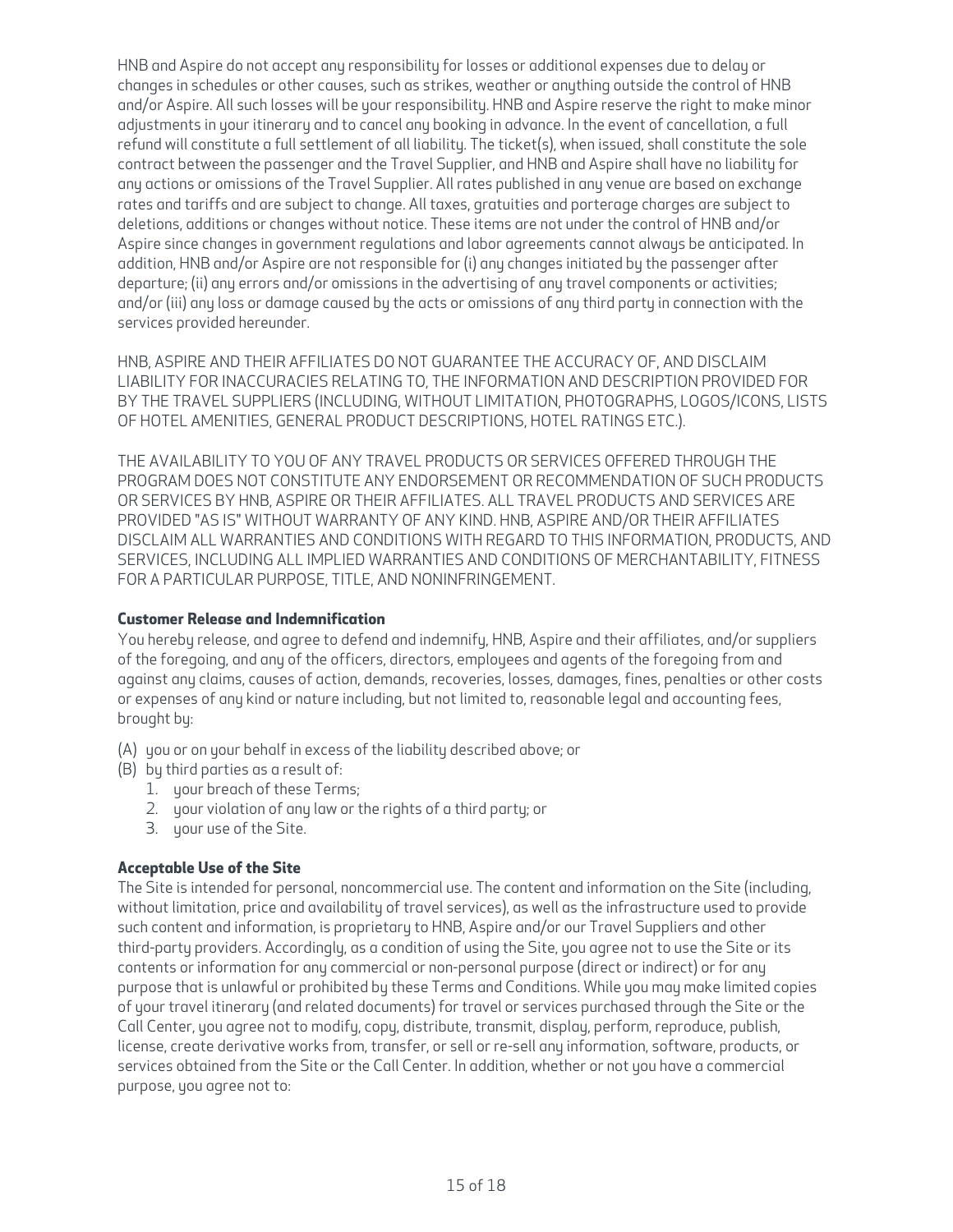- 1. access, monitor or copy any content or information of the Site using any robot, spider, scraper or other automated means or any manual process for any purpose without our express written permission;
- 2. violate the restrictions in any robot exclusion headers on the Site or bypass or circumvent other measures employed to prevent or limit access to the Site;
- 3. take any action that imposes, or may impose, in our discretion, an unreasonable or disproportionately large load on the Site infrastructure; or
- 4. deep-link to any portion of the Site (including, without limitation, the purchase path for any travel services) for any purpose without our express written permission.

You may only use the Site and the Call Center to make legitimate reservations, purchases or requests to purchase the products or services offered (each, a "Request") and shall not use the Site or Call Center to make any speculative, false or fraudulent Requests or any Requests in anticipation of demand.

## **No Unlawful or Prohibited Use**

As a condition of your use of the Site, you warrant that you will not use the Site or the Call Center for any purpose that is unlawful or prohibited by these Terms and Conditions and any other terms, conditions and notices.

## **Seller of Travel Information**

Aspire Loyalty Travel Solutions complies with the laws in the states that require registration in order for an agency to sell or offer to sell travel services: California\* (2122200-50) Florida (ST39969) Iowa (1253) Washington (603527613) \*Registration as a seller of travel does not constitute approval by the State of California. Aspire is not a participant in the California Travel Consumer Restitution Fund.

# **GIFT CARDS**

Gift Cards issued pursuant to the Program are subject to the Program's Terms & Conditions and the Terms & Conditions set by the merchant issuing the Gift Card. Redemption of Points for a Gift Card constitutes acceptance of these Terms & Conditions and the Terms & Conditions set by the merchant issuing the Gift Card. Additional information may be obtained from the issuing merchant or its website.

Expiration policies and non-usage fees may apply to the extent allowed by law.

Gift Cards are not redeemable for cash. Gift Cards may not be exchanged or returned unless damaged or defective at the time of receipt. Gift Cards previously issued by a merchant that no longer accepts gift cards or is no longer in business may not be exchanged or returned.

Except as required by law, Gift Cards will not be replaced or replenished if lost, stolen, destroyed, used without the intended recipient's permission or used in a manner inconsistent with any law.

Physical Gift Cards will be delivered via USPS, UPS, or Fedex and are sent by the Gift Card fulfillment partner. Should a Gift Card not be delivered to the intended recipient within 14 days of the shipping date or if there are any other issues with a Gift Card, please contact an awards representative at (800) 340-4165. The awards representative will attempt to resolve any issues within fourteen (14) days of contact. Research will be conducted to determine the appropriate resolution, but in no event will a replacement Gift Card be issued more than 30 days after the original Gift Card shipping date.

Digital Gift Card orders will be confirmed by an email generated on behalf of the merchant by the Digital Gift Card fulfillment partner and/or Program Headquarters.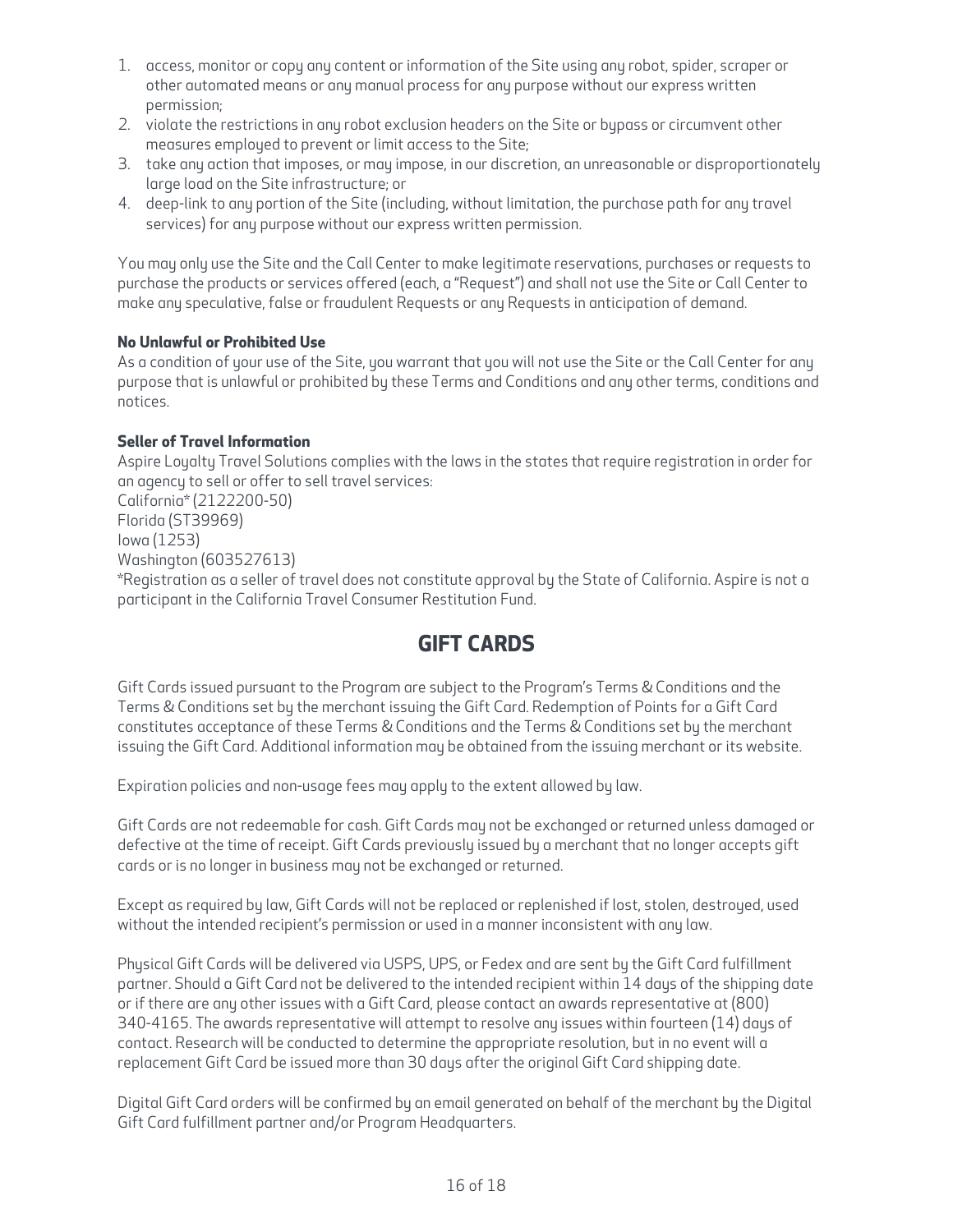# **STATEMENT CREDIT**

All Statement Credit redemptions are final. We are unable to process refunds, exchanges or cancellations.

Statement Credits will be applied to your Huntington card account within 2 business days of the redemption request. The credit will be reflected on your next or the following billing statement. The credits will be issued to your Huntington card account only and may not be redeemed for cash equivalent, transferred to another card or used as a payment on other accounts.

## STATEMENT CREDITS ARE NOT A PAYMENT. PLEASE REMEMBER TO SUBMIT YOUR NORMAL MONTHLY PAYMENT BEFORE YOUR NEXT DUE DATE.

# **DEPOSIT TO BANK ACCOUNT**

All Cash Reward redemptions for Deposit to Checking or Savings are final. We are unable to process refunds, exchanges or cancellations.

Cash rewards redemptions for a deposit into a checking or savings account are generated as an ACH deposit to the designated account typically within 3 business days.

You must enter an accurate routing number and account number for your Cash Reward redemption to be processed correctly.

# **GENERAL**

If any of these Terms and Conditions are determined to be illegal, invalid or otherwise unenforceable by reason of the laws of any state or country in which these Terms and Conditions are intended to be effective, then to the extent and within the jurisdiction in which that term is illegal, invalid or unenforceable, it shall be severed and deleted from these Terms and Conditions and the remaining Terms and Conditions shall survive, remain in full force and effect and continue to be binding and enforceable.

Fraud or abuse relating to the accrual of points or redemption of rewards may result in forfeiture of accrued points as well as cancellation of your Program account and any HNB credit card account.

If you earn points with a credit card transaction that is later refunded, and you redeem those points for a reward, we may:

- 1. Cancel reservations and void travel documents.
- 2. Interrupt the shipment of merchandise.
- 3. Stop or withhold payment on any cash or cash equivalent redemptions.
- 4. Withhold subsequent points.
- 5. Collect any amounts you owe; this may include charging an equivalent dollar amount to your card (in the form of a cash advance).

All questions or disputes regarding eligibility for the Program, eligibility of points for accrual, conversion of points or redemptions of rewards will be resolved by us at our sole discretion. If you wish to dispute any aspect of the Program with respect to your account (including, but not limited to your points balance), you must notify us of the dispute at the following telephone number: (800) 340-4165. We must receive your notice within 60 days of the first monthly card statement that identifies any aspect of the dispute. If you fail to properly notify us of your dispute in a timely manner, your statement will be deemed accurate, and you will have waived all claims for adjustments. Discrepancies about point earnings are not treated as credit card billing disputes. Please refer to the Voice Credit Card Cardholder Agreement for details about billing disputes.